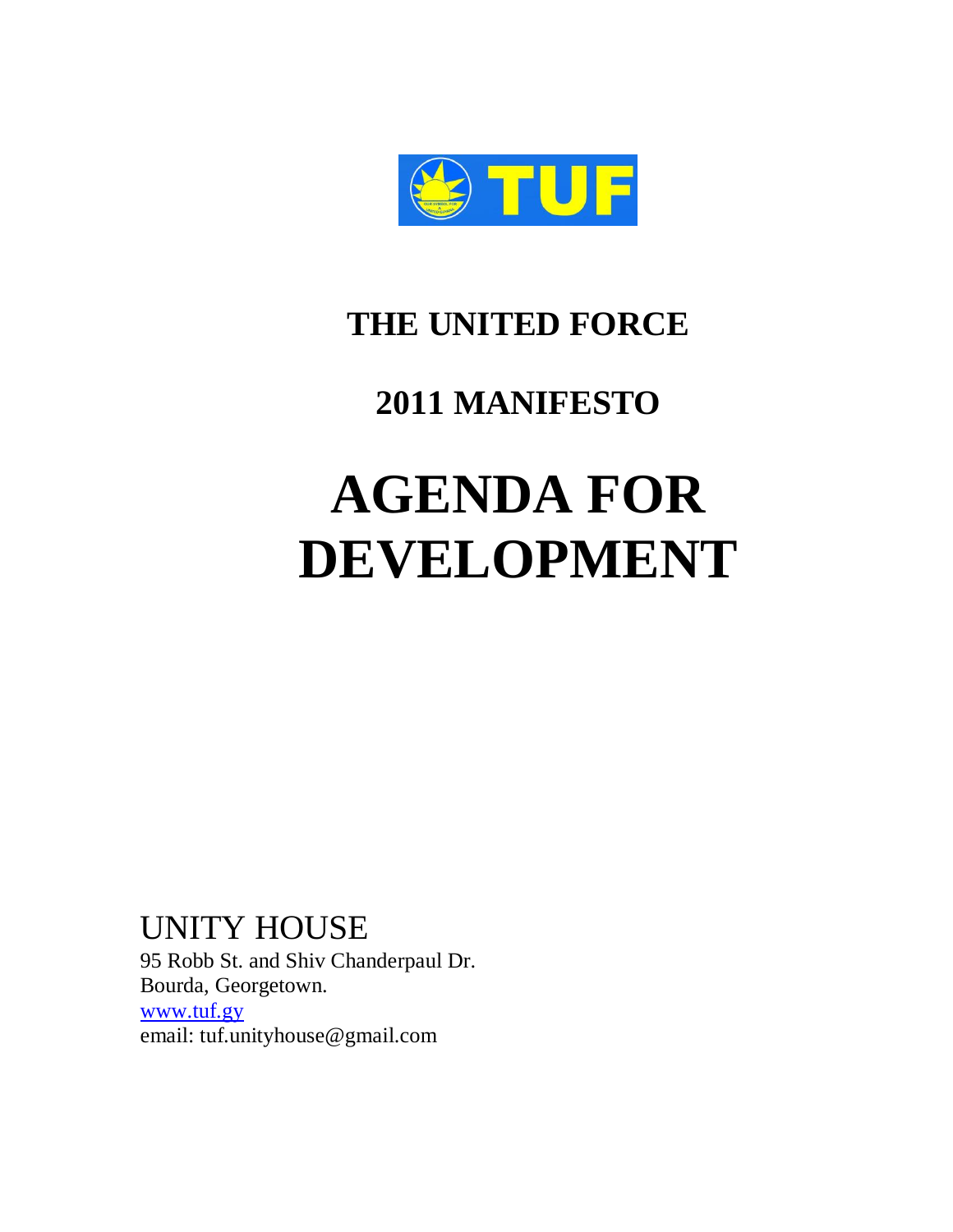Dear Fellow Guyanese,

It is with great pleasure that on behalf of The United Force, I present to the nation our Manifesto in summary for these 2011 General and Regional Elections entitled "Agenda for Development" to realise our Guyanese dream.

After securing our independence on May 26, 1966, it is our duty and responsibility to ensure that this wonderful land, which is our children's legacy, is managed effectively and efficiently to realise the dream of our people. We who live under the Guyana flag MUST shape her destiny through the Government we elect. Our nation requires astute leadership that reflects inner strength, compassion, dedication and transparency.

We will focus on the areas of:

- o Address the issues of the poor, homeless and forgotten.
- o Creating an investment friendly atmosphere to boost the economy and jobs.
- o Cultivation of more Private–Public Sector Partnerships Projects.
- o Adopting and implementing a Keep Guyana Safe Crime Policy.
- o Developing the technological advancement of our nation.
- o Improve on the infrastructure throughout Guyana
- o Accelerate the plan to complete the road to Georgetown from Brazil
- o Economic development program within the framework of a Green economy.
- o Strengthening families, building communities and fostering Nation Building by stimulating and enhancing the spiritual and moral values of our people.

The United Force has a rich political history of outlining its philosophy and making clear its beliefs. Providing a platform for stability for our country's national development has been the fundamental basis of our **Pro-Western policies**. The foundations of social harmony built on a platform for stability has been the source of inspiration during periods of national and political crisis.

The political philosophy of putting people first is the vision of The United Force as we set out our *"Agenda for Development"* for Guyana beyond 2020. A future based upon fulfilling the aspirations of individuals and their families – their hopes, their needs, their security and especially their dream. The Guyanese dream is that every person should have his or her own homestead, a good income and other amenities vital to a happy life.

The political philosophy of the United Force is to govern, not by extreme measures, but in the spirit of unity and total co-operation with the International Community.

Friends, today we ask you for your vote on Election Day – November 28, 2011. To ready itself for the task at hand, TUF has undergone fundamental changes. TUF is offering the people of Guyana a new vision with clearly defined policies and pragmatic programs.Ours is a team of competent and experienced leaders full of commitment and wherever necessary we are ready to employ qualified specialists as the needs arises. We are the Right Team to chart Guyana's future.

**Founder of The Amerindian Action Movement of Guyana (TAAMOG)**

**Mr. Peter Persaud Ms. Marissa Nadir, LLB TUF Presidential Candidate TUF Prime Ministerial Candidate**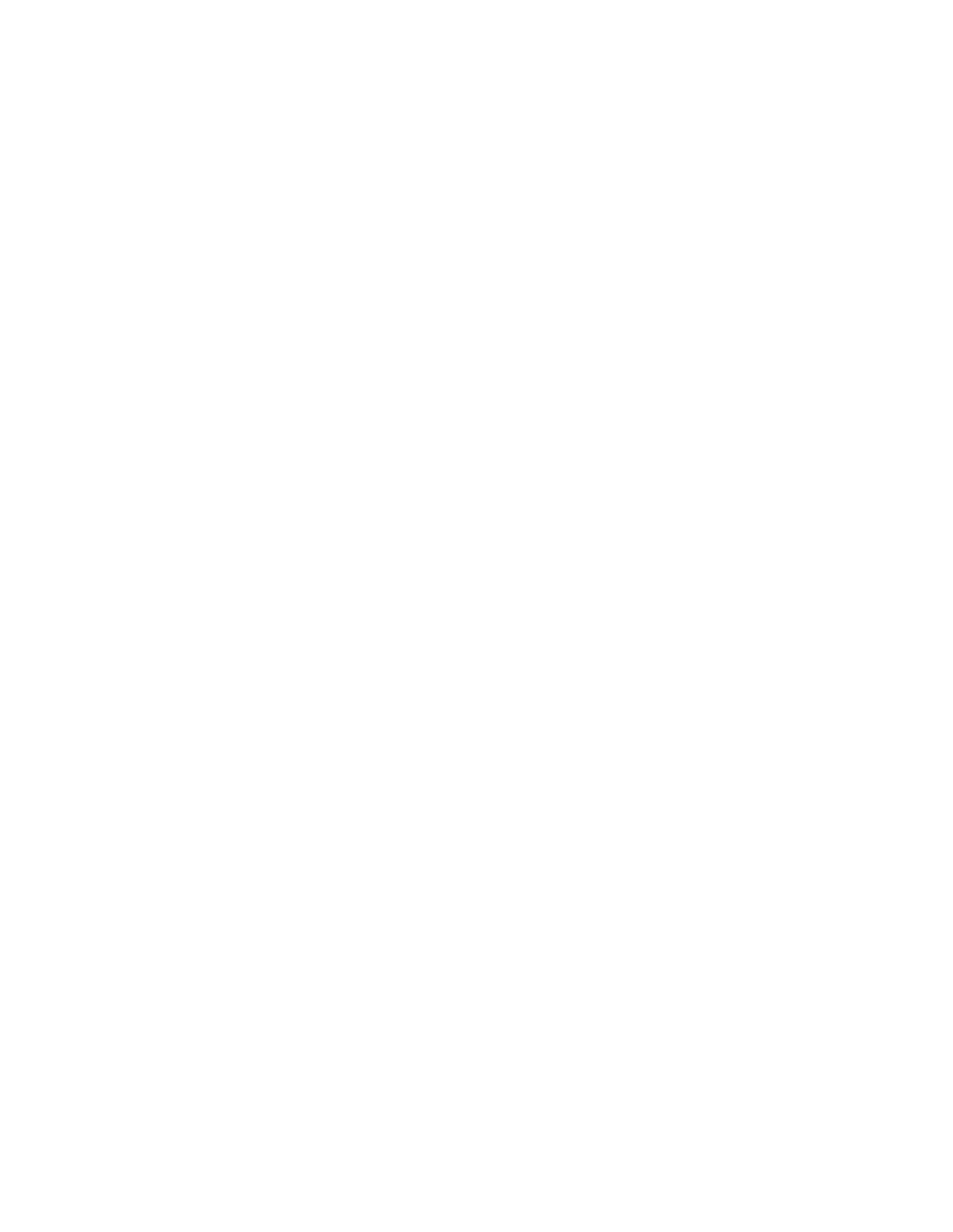#### **INTRODUCTION**

For the 2006 General and regional Elections The United Force said that its manifesto was a plan for the development of Guyana to 2020. We understand that for a country there need to be a long view of development and that annually there will be continuation of programmes to achieve these goals. The United force, thus re-presents, by and large, the manifesto of 2006 for these 2011 elections. While we have seen a few of our ideas being tinkered with by the government there must be more serious attention to the ideals herein contained. In this elections we again say that *jobs, citizen security and a better quality of life* must be our priorities.

#### **Meeting the Challenges of Globalization**

The challenges of Globalization require our nation to be founded on the creation of a strong diversified economy. The United Force understands the philosophy that our country's greatness is built on the nationalistic pride of our people. We must all be patriots of Guyana. A strong sense of patriotism is required if we are to globally brand Made in Guyana.

The United Force recognises the pivotal role that Private-Public Sector Partnership must play if we are to have accelerated economic development. We must commit our national resources to the modernizing and the strengthening of our industries and services. We must be globally competitive and ensure that our accelerated economic expansion will create sustainable career jobs. The United Force acknowledges that prudent financial management will control the inflation rate that will foster the accelerated development of private sector.

The United Force will strongly advocate for:

1) A review of the Tax System, TUF believes that the creation of a simplified tax system will promote private sector development.

2) The removal of Bureaucratic Red Tape, this would allow for a faster turnaround for the start up of companies.

3) Review the Incentive Packages for Investors

Guyana economic positioning to meet the challenges of Globalization must address the issues of the poor, the homeless and the forgotten. Only by addressing these social concerns can our national patriotism make Guyana Great. The United Force will engender a society built on People's Enterprise Capitalism with a human face. We will:

1) Building Communities by Investing in people. We will develop Community Renewal Programs for the most depressed communities. Poverty alleviation through educational opportunities would assist in successfully implementing our Crime Reduction Plan. .

2) Develop a Social Security Safety Net that would leave no one behind.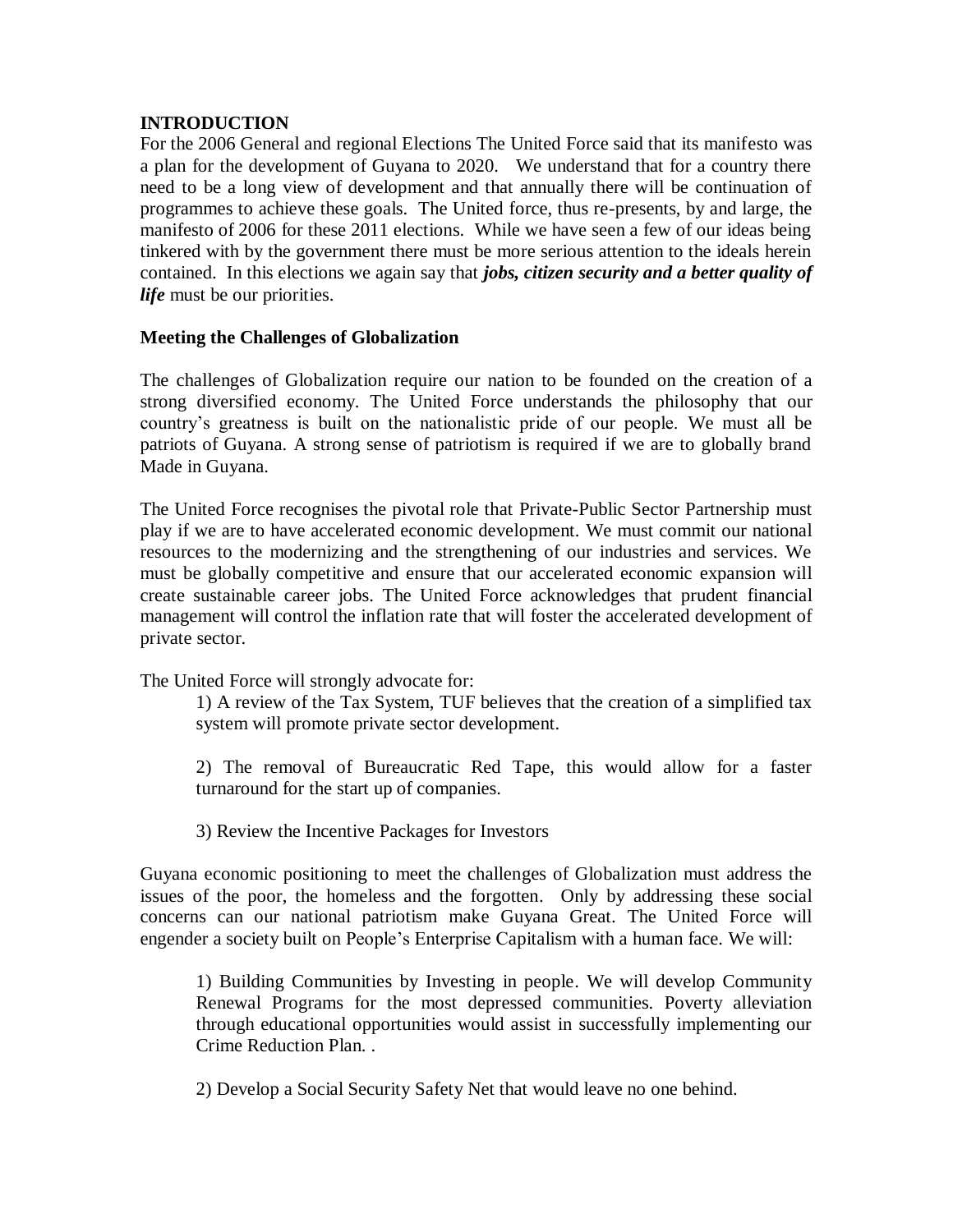3) Improve the well-being of our people through improved health care and proper housing.

4)Implement an internationally acceptable benchmark that secures a minimum standard of living for all participants in our Social Security Safety Net.

5) Develop a Community Employment Program for depressed neighbourhoods.

#### **Our Vision for Guyana**

The United Force recognizes the values of honesty, decency and community. The demands of globalization require us to belong to a national community that feels distinctively ours. We recognise that we must support our families and local communities. This is backbone of our social stability and economic strength.

We in the United Force want a country whose economy encourages entrepreneurs, creates wealth and distributes it fairly. Our economy must be innovative, export oriented, efficient and free of bureaucratic delays. We want a country where the cost of utilities and taxes are globally competitive. We want a knowledge driven country that is driven by E-Generation Technologies.

The basic requirement for a good Government is to fulfil the fundamental needs of the people. The United Force widely believed that there are five (5) basic needs that the human beings require for fulfilment. These needs are:

- *The right to believe in the Supreme Being*
- *The right to be love and happiness*
- *The right to shelter, food and clothing*
- *The right to education and good healthcare*
- *The right to freedom of constitutional and civil liberties.*

The United Force believes that a responsible government will seek to create a State in which every adult irrespective of their race, religion or creed is empowered through selfreliance and financially independent.

The United Force concept of a good government is re-affirm in the United Force Charter. The Charter reads:

 *"We believe that the purpose of Government is to fulfil the needs of the people. A good government will create the opportunity for all the people to satisfy their*  basic needs"

―Guyana is a country blessed with tremendous resources, but also burdened with tremendous problems. Sustaining the recovery effort, and transforming it into continuous long term growth and development will require a major effort on the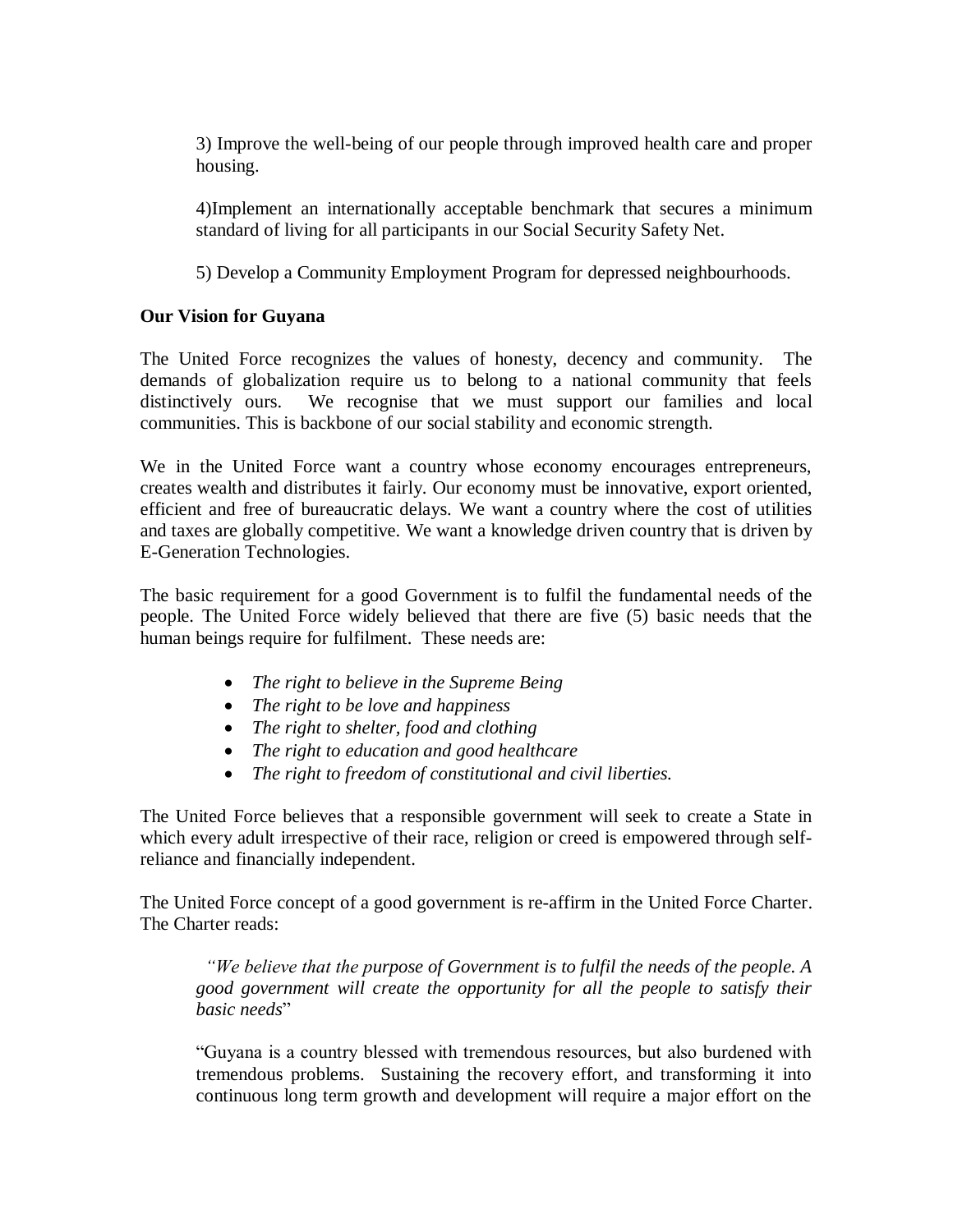part of the government. The biggest problems now lie particularly in improving the functioning of the public sector, and the provisions of adequate infrastructure for development", World Bank Country Study – Guyana From Economic Recovery to **Sustainable Development**

The United Force suggests that we need to examine different options when dealing with the issue of the Guyana's economy. The United Force proposes that:

- 1. We consider the lowering of the rates of taxation.
- 2. To increase the rate of the development of our natural resources.

#### **A Better Deal for Workers**

The United Force recognises that we need to develop a holistic approach to crime. Crime must also be addressed from the position of strengthening our family unit in our communities. The United Force recognizes the necessity to improve the remuneration package for our workers. As such we are advocating a Better Deal for Workers Policy. Our taxation system is a disincentive to production and the maximizing of value from labour. The only way for this country to assist the poorer people to deal with the increasing cost of living is to leave more of the people's money in their pocket. The United Force considers the reform of the PAYE Tax System as a critical factor if we are to put more money in the pocket of our workers.

The United Force is committed to:

- 1. An income tax threshold of GY\$75,000 per month
- 2. The introduction of a 25% Top Tax Rate (P.A.Y.E.) on taxable income
- 3. The abolition of Property Tax
- 4. The abolition of the Revenue Stamp System for the receipts and other business transactions

The United Force holds the opinion that more disposable income will mean more spending power, more economic activity, more wages and salaries, more profits and correspondingly more money in the pockets of our citizens. We have to restructure the tax regime in order to provide some form of equity in the system.

#### **Private Sector Development**

The United Force is seeking to secure a strong and sustainable economy for every single citizen. One of the major strategies we will utilise towards this goal is the full development of the Private Sector Development.

Private sector development will draw upon private investment, which is a proven engine for economic growth and poverty reduction. In order to foster private sector development, The United Force will seek to focus on creating a very, very attractive investment climate.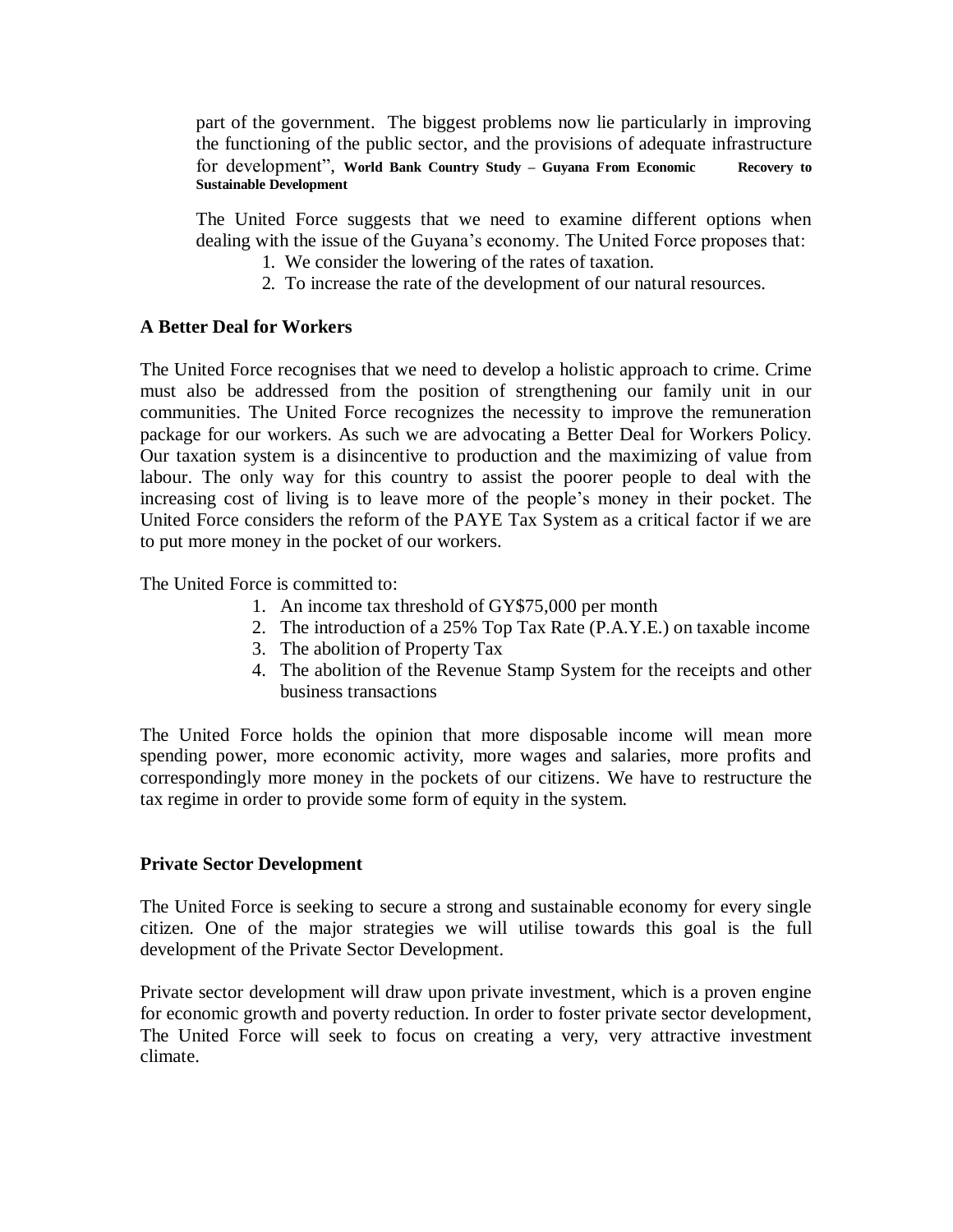Private sector development has many benefits for Guyana's economy. It will expand economic development and support a sustainable source of revenue – tax and otherwise – that will fund strategic social programmes. Private Sector Development will become a nucleus of employment and therein accelerate our process of for socioeconomic development.

Private Sector development will improve the lives of our people, whether directly or indirectly. It will expand the variety of goods and services available and reduces their cost, to the benefit of consumers.

The United Force has advocated for private sector development as the catalyst for accelerated economic development. We recognize the urgent need for government to privatize strategic sectors of our economy.

The United Force will adopt measures drawn up in consultation with the representative organizations of employers and workers, to create and strengthen an enterprise culture. This program will favor initiatives, enterprise creation, productivity, environmental consciousness, quality, good labour and industrial relations.

We will actively be engaged in:

- Pursuing the development of entrepreneurial attitudes, through the system and programs of education, entrepreneurship and training linked to job needs and the attainment of economic growth and development. The United Force will place particular emphasis on the importance of good labour relations and the multiple vocational and managerial skills needed by small and medium-sized enterprises;
- The United Force will seek, through appropriate means, to encourage a more positive attitude towards risk taking and business failure by recognizing their value as a learning experience while at the same time recognizing their impact on both entrepreneurs and workers. We will encourage a process of lifelong learning for all categories of workers and entrepreneurs;
- Designing and implementing, with full involvement of organizations of employers and workers concerned, awareness campaigns to promote:
	- $\triangleright$  respect for the rule of law and workers' rights, better working conditions, higher productivity and improved quality of goods and services;
	- $\triangleright$  entrepreneurial role models and award schemes, taking due account of the specific needs of women, and of disadvantaged and marginalized groups.
- Creation of linkages between national and international bodies and institutions that are involved in the development of small and medium-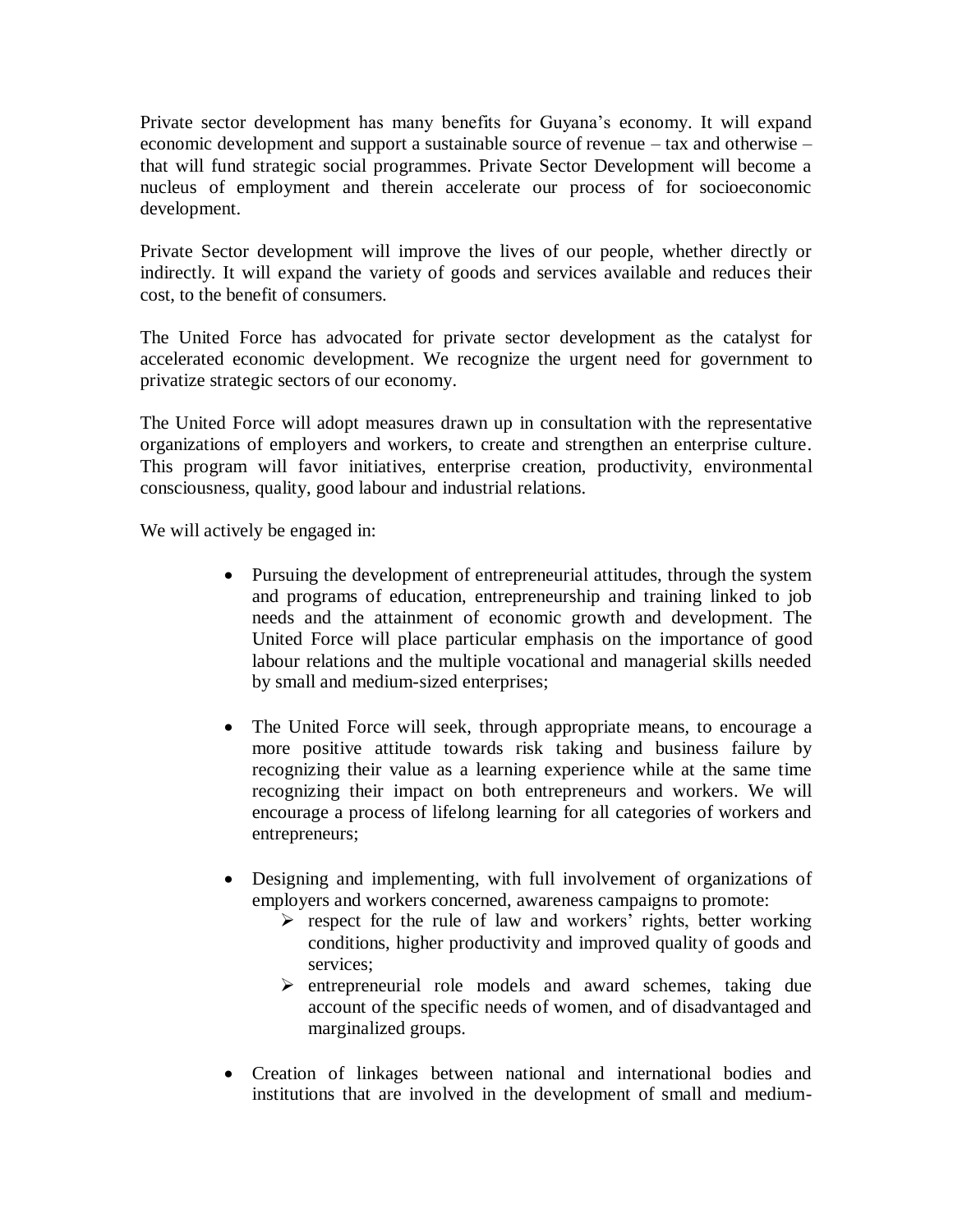sized enterprises, including organizations of employers and workers, in order to facilitate:

- $\triangleright$  exchange of staff, experience and ideas;
- $\triangleright$  establishment of international partnerships and alliances of small and medium-sized enterprises, sub-contracting arrangements and other commercial linkages;

Public Sector Reform

A key factor in the Government's ability to continue the reform programme, whilst maintain a stable macro-economic environment would be improving the efficiency of the public sector.

In Guyana we are witnessing the transformation of the public sector. However, much more needs to be accomplished if the Public Sector is to be a more efficient provider of citizen services. The United Force will invest in developing the human capital of the public sector.

The United Force envisions a Public Sector free from all types of partisanship influences. A TUF Administration will pursue positive changes in service delivery in the interest of greater efficiency, effectiveness and productivity.

Our immediate challenge would be creating an e-government in the short term. This will enable our public sector organizations to focus on improving the quality, scope, and cost of delivering citizen services—all in an environment of increasing transparency and accountability.

The overarching principle is to operate an efficient flexible, responsive, productive, highly motivated and development oriented public service. The following strategies will help to achieve this.

- The institutionalization of the Performance Management and Development System (PDMS).
- Developing Partnership with Private Sector and NGOs in ensuring the delivery of public services
- Allowing Public Service managers greater autonomy and independence in the management of their departments
- Restructuring and re-organizing government departments
- Establishing as a matter of urgency a national Human Resource Management Information System
- Improving the physical structure and the working environment of government departments
- Developing an employee support programme for all public servants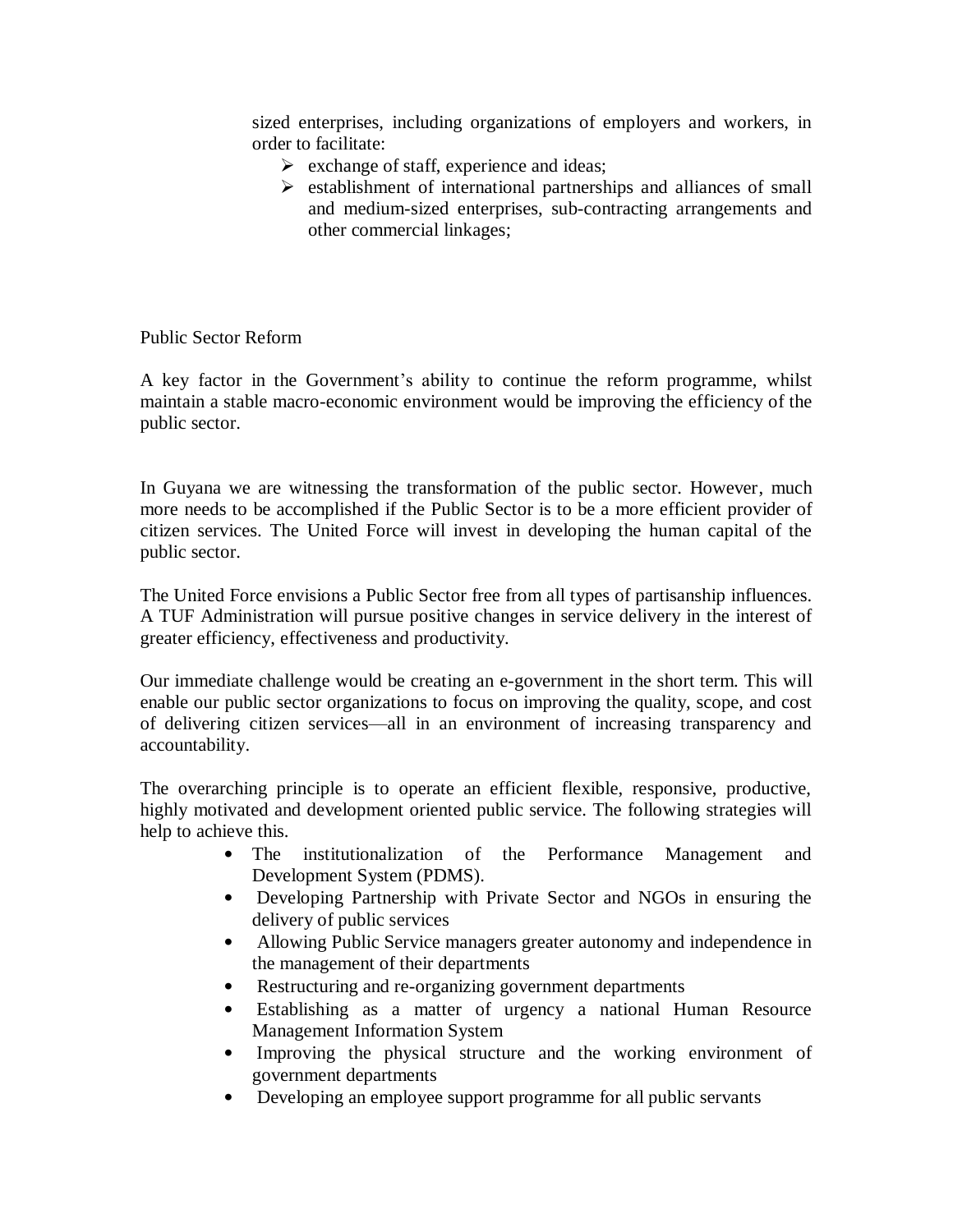- Making greater use of the skills and abilities of all public servants in their areas of competence
- A major adjustment of public sector wages.

#### **POVERTY**

The United Force is committed to the progressive elimination of Poverty as a key Millennium Development Goal established by the United Nations. We recognize that this is a multi-faceted challenge which will require a wide range of strategies on several fronts. There are some basic mechanisms which can be employed, however, and we outline some of the key ones here, which will be targeted to the indigent, the unemployed, and the poor.

- Reinvigorate Private Sector Growth so that more employment can be created.
- Jobs-related Education Programmes to provide the poor with the skills to obtain employment.
- Creating a Knowledge-Based Economy based on an Internationally-Competitive Services Sector, to shift the poor into higher quality jobs.
- Ensure at least one employed person in every household to ensure a basic stream of income into all households, especially the poor.
- Develop a Basic Needs Programme to enable the poor to address their fundamental livelihood requirements.
- Improve the Social Safety Net through a Poverty Subsidy Programme to supplement the extent to which some poor persons could provide for themselves.
- Increase the Financial and Resource Packages for the Small and Micro Enterprise Sector.
- The Basic Needs Programme will focus on the following:
	- Target the unemployed, the poor and indigent and ensure that at least one person in every household is gainfully employed
	- Small projects implementation using small contractors and labour from the respective communities aimed at improving community amenities and living conditions.
	- Utilize existing national institutions to provide support for micro and small business development at the community level.
	- School Assistance Program to ensure that all school-age students are able to make use of the opportunities for schooling.

#### **CRIME REDUCTION PLAN**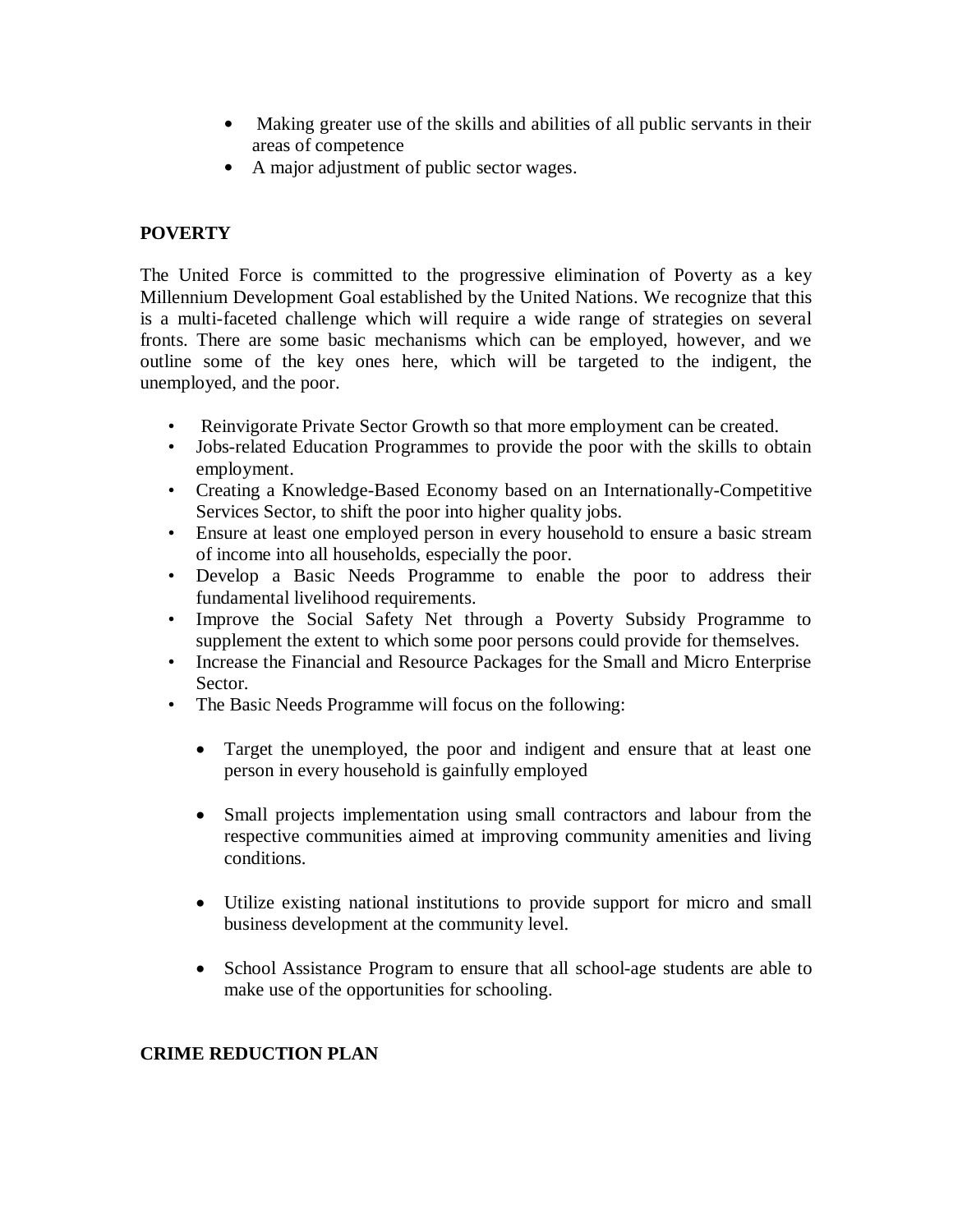The Constitution of The United Force specifies that the party's policy is to maintain a judicial and police system that will guarantee each citizen protection against injustice, violence, fraud and other forms of anti-social behaviour.

The United Force (TUF) is genuinely concerned about the economic and social welfare of every Guyanese, irrespective of race, creed, religion, gender or political affiliation. TUF proposes the implementation of the following short term and long term strategies to address the issue of Crime and Security in our nation. TUF hears your pleas for urgent solutions and we pledge to stand firm with you to combat this scourge.

TUF realizes that the input of every citizen and a conscientious commitment by the relevant authorities will be necessary in order to achieve any level of success during the implementation of these short term initiatives. We therefore ask for the full and unwavering support of everyone who is concerned about the future of our country.

Our objective is to achieve the highest level of security in the home and work environment. Every child should be safe, whether inside or outside of the home or classroom. Every business person should feel secure in his or her place of business and at all other times. These minimum goals can only be achieved through detailed examination of our current laws, the structure and function of our Criminal Justice System. The security and the judicial systems must be more accountable and responsive to the needs of our citizens. There must be transparency and confidence in our judicial system. Every citizen must believe that justice is colour and status blind. We must respect the decisions and those who render them. As such, TUF will endeavour to gain the confidence and support of all Guyanese.

In the short-term, TUF is therefore fully prepared to sit down with all stakeholders to achieve a meeting of the minds as to the most effective manner of addressing the crime issue in our country. The suggestions, recommendations, and input of all will be developed into a comprehensive proposal that will seek to achieve changes in our criminal justice system, thereby providing the machinery for the reduction of various crimes and anti-social behaviour in our society.

#### **1. ADMINISTRATIVE PROPOSALS**

#### *1.1 Recruitment, Training and Career Path*

TUF will seek to amend the age of eligibility so that all graduating members from the police training school must be at least twenty-one years of age, before being permitted to patrol on their own. TUF will require that all graduating constables be accompanied by a senior constable during the first three months of patrol.

#### *1.2 Review of Recruitment Standards*

Upon review of the qualifications standards for admission, TUF will make it mandatory that all candidates must have attained at least a secondary school education and have achieved no less than three passes in the CXC examination or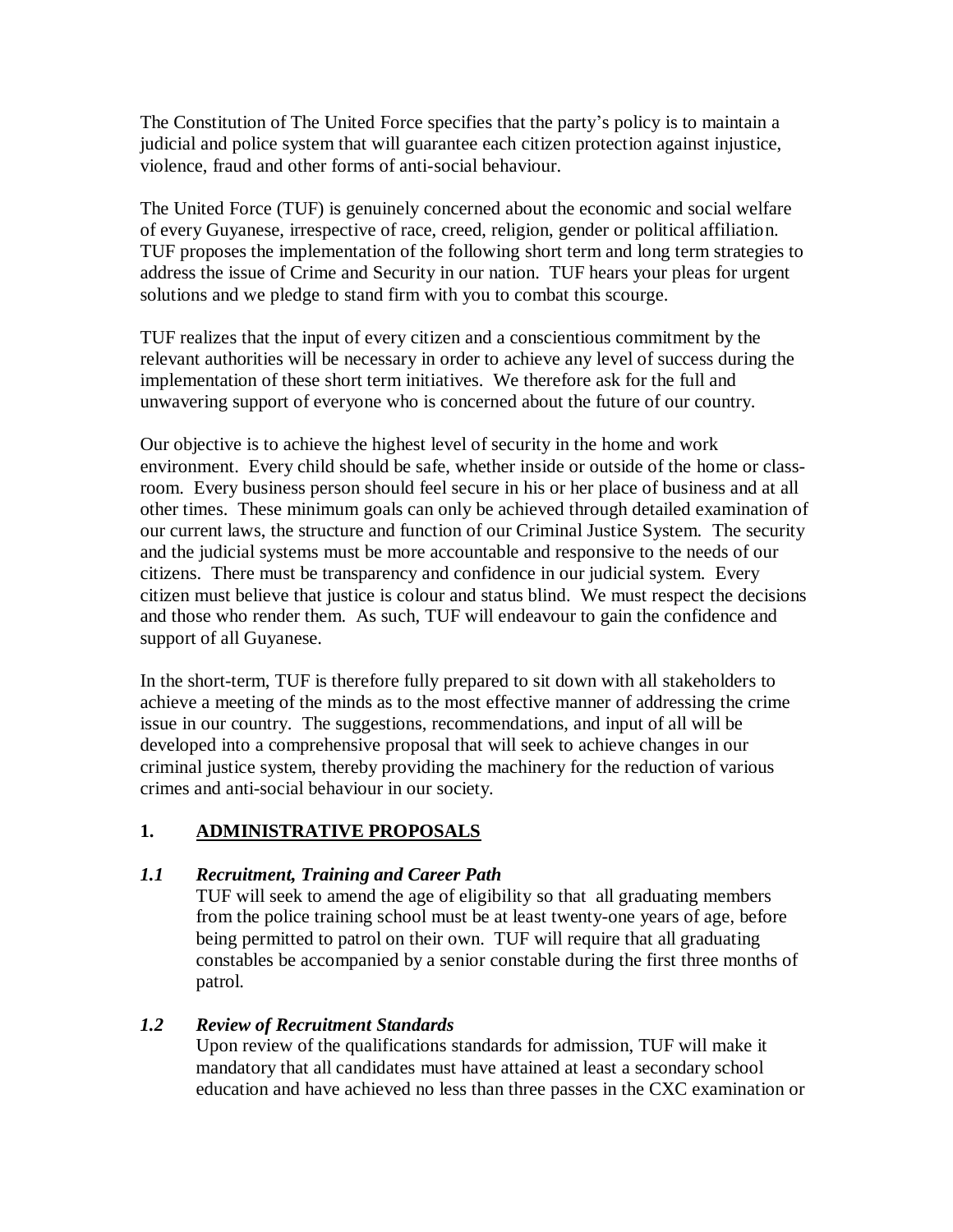#### its equivalent.

TUF will create a Recruitment Unit within the Force that will visit schools and other organizations to identify outstanding young men and women who would be willing to serve in the Force. Such targeted individuals, prior to attaining the appropriate age, will be invited to attend quarterly orientation and drill sessions, and be given a stipend for their participation in the exercise. The exercise will emphasize the building of character, discipline, and high moral standards, attributes that are critical to the survival of our Police Force.

#### *1.3 Pre-Appointment/Vetting of Recruits*

Although we hold the belief that one's history is no indicator of one's future conduct, we believe that a thorough investigation of a recruit's background is the only available tool by which he or she may be assessed to determine his or her moral and ethical standards.

#### *1.4 Appointment of Police Commissioner*

Elevation to the position of commissioner has been treated similarly to that of a monarchy, whereby in many cases the heir apparent is identified and known to the public years prior to his ascension to the position. The person identified is normally someone who has served as a Deputy Commissioner and acted in the capacity. This may not be the most qualified candidate, yet invariably he receives the nod for such a position.

TUF urges that the selection process be competitive in nature and that qualified male and female members of the Force holding the rank of assistant commissioner and above be given equal consideration for the position of commissioner. For too long, female members of the Force have been overlooked or by-passed during promotion to ranks above assistant commissioner. As such we must re-examine the eligibility, selection, and appointment processes by encouraging those qualified members to apply and compete for positions in the upper echelon of the Force.

TUF will seek to amend the basis and criteria used in the appointment of a Commissioner of Police and shall devise mechanisms that will foster public participation in the selection process.

#### *1.5 Standards and Ethics*

TUF emphasizes that a significant portion of a candidate's training should be devoted to matters of intelligence gathering, proactive policing, integrity, anticorruption measures, and police-community relations. TUF will develop a program that will guarantee the safety and security of each member of the Force who files a complaint against fellow members for acts of misconduct.

Although we strongly believe that most members of the Force are law-abiding and highly professional in the execution of their duties, we are convinced that the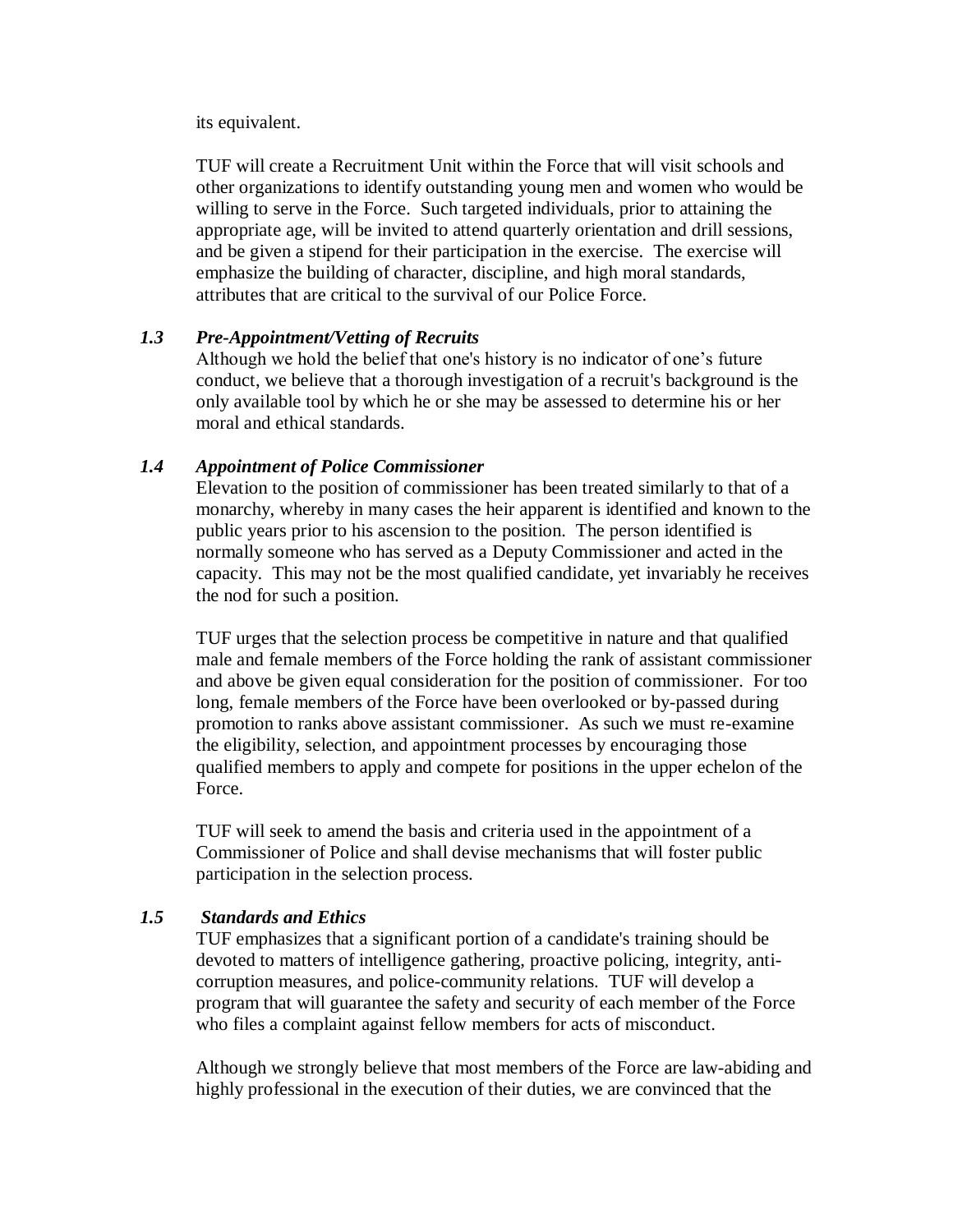conduct of some members continue to reflect negatively on the Force in general. Police personnel must be encouraged to report knowledge of wrongdoings by fellow officers. They must understand that they have a moral, ethical, and legal obligation to do so. However, we also realize that this exercise can only be achieved when the appropriate conditions and mechanisms are created within the Force to protect sources of information from any and all forms of victimization.

#### *1.6 Promotions and Career Paths*

The United Force supports a process by which all members of the GPF are promoted based on merit and nothing else. Thus, members should be aware of all avenues of advancement and be afforded equal opportunity to pursue the avenues of choice. Members must have no doubt that the path to professional advancement is through highly dedicated and professional performance of their duties.

#### *1.7 Name Change*

TUF has heard calls for the Guyana Police Force's name to be changed to Guyana Police Service. The United Force supports the call for a change of name. However, such change must not be an act of euphemism, but rather be accompanied by substantive and meaningful changes in the manner in which the police operate. A mere name change without drastic change in the modus operandi of the police will achieve nothing but further frustrate our citizens.

#### *1.8 Remuneration and incentives to encourage pursuit of higher education*

It has been generally accepted that members of the Guyana Police Force are woefully underpaid. Crime is our number one priority and our financial resources will be re-prioritised to give our law enforcement officers a well rewarded remuneration package e.g.

- Improved salaries;
- Private insurance
- $\bullet$  A free house lot for each officer after serving three (3) years
- And a duty free vehicle after serving five (5) years, renewable every three years. . .

#### **2. CRIME FIGHTING PROPOSALS**

This category is intended to address serious and violent crimes of all nature such as homicide, domestic violence, rape, armed robberies and kidnapping and to present our plans of providing specialised units to deal with types of crimes.

#### *Create Specialized Investigative Units*

TUF believes that the most effective deterrent to crime is the fear of immediate detection, apprehension and prosecution by the authorities. As such, TUF will recommend the creation of specialized units within the Guyana Police Force. Such specialization will serve to enhance expertise and skills of members of each unit, which will lend towards a more productive and effective organization.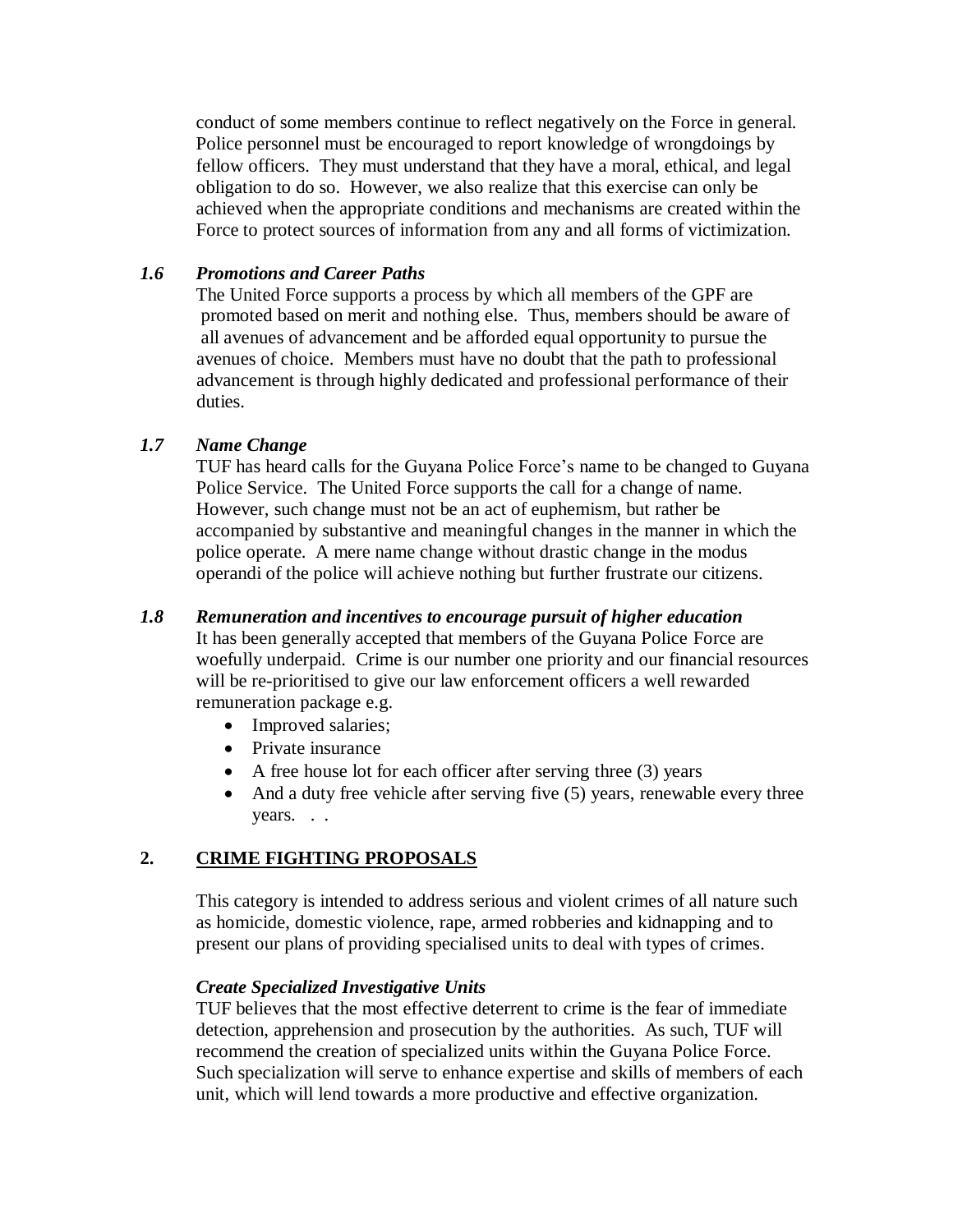The United Force encourages and promotes the approach that the police must conduct some basic level of preliminary investigation, before taking someone into custody. The detention of any citizen and the deprivation their civil liberty must be justified by reasonable cause. We urge investigation before detention. In order to promote this approach, TUF will provide all members with the basic level of investigative skills necessary in the execution of their duty.

#### *(a) NATIONAL BUREAU OF INVESTIGATION*

The United Force will create a separate investigation agency that will have as its main objective the function of crime solving.

The NBI will be staffed with competent and professional staff recruited from within and outside of Guyana. This agency will complement the work of the law enforcement agencies.

#### *(b) Special Emergency and Tactical Response Unit*

The United Force is of the strongest conviction that the disciplined services must create and maintain a highly trained unit capable of responding and repelling any domestic threats or armed attacks. Members of the unit, which will be no less than three hundred (300) strong, will be recruited from the Guyana Defence Force and Police Force. TUF will retain the services of highly competent and reputable units from various jurisdictions to provide the necessary training to this specialized unit. This will be a very professional unit that will see members being held to the highest stands of international best standards.

#### *(d) Emergency Communications Unit*

TUF has heard of an ever increasing number of complaints by members of the public where their pleas for help have gone unheeded, because no one answered their calls to 911. The United Force recommends the establishing of an Emergency Communications Unit that will have multiple telephone lines dedicated to only receiving calls and will be manned by designated personnel on a twenty-four hour basis. This system will also be designed to record all incoming calls and transmissions relayed indicating the time of each activity. In most cases transmissions will be made via radios. TUF believes that the time has come where our emergency system must be responsive to the calls for help from our citizens and when it fails to do so. Those responsible must be held accountable and be subjected to disciplinary action, up to and including termination of service.

#### *(e) Intelligence Unit*

The United Force believes that a competent intelligence unit within the Force must comprise of personnel that are capable of surreptitiously infiltrating various gangs and other illegal organizations for the purpose of providing timely information on the activities of the groups. The resources will be committed in areas of recruitment and training of suitable personnel in the art of infiltration and additional covert activities.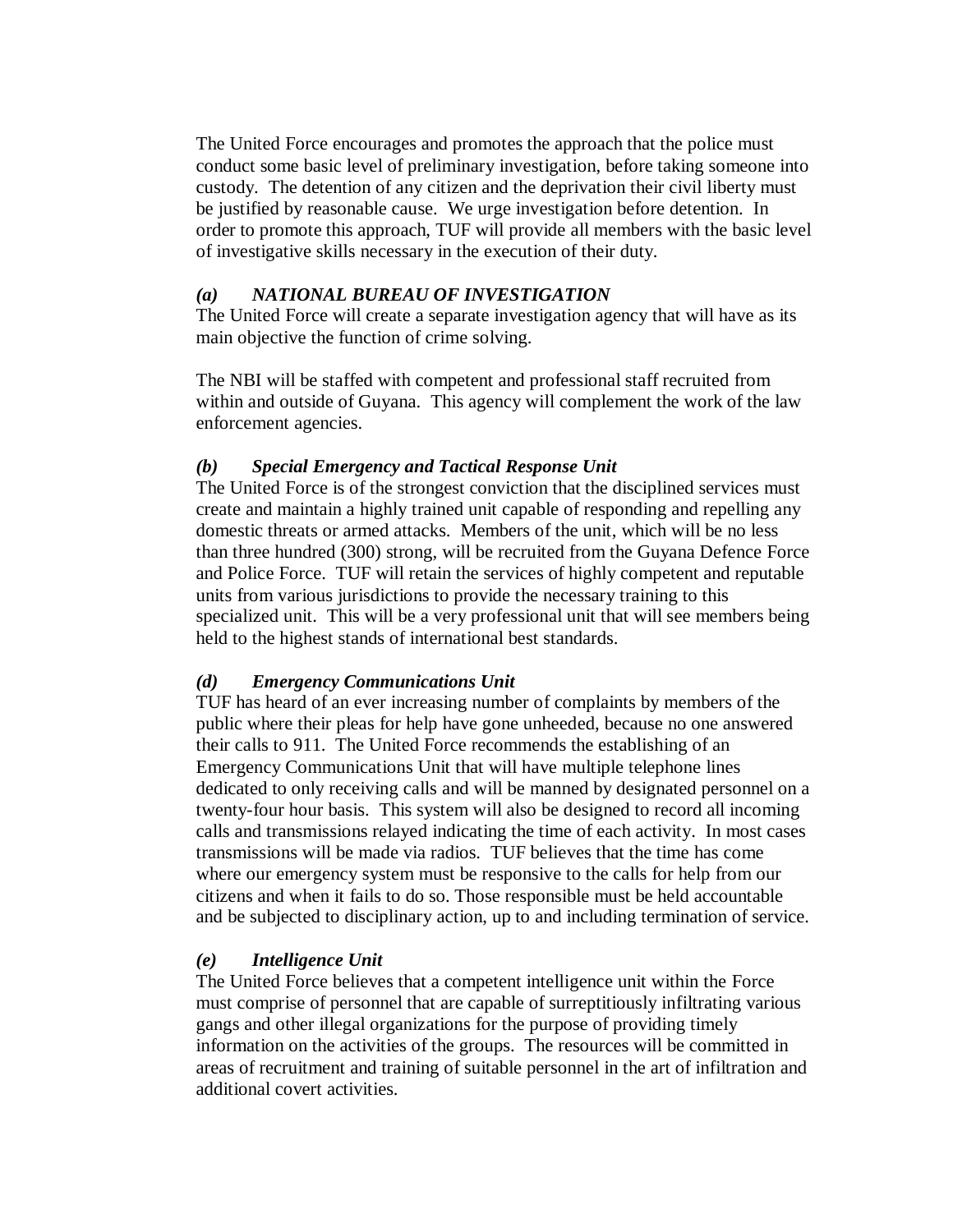#### *(f) Anti-Police Corruption Unit*

No law enforcement body can achieve any appreciable level of success, unless it enjoys the unqualified support and confidence of the community it serves. The general sentiments shared by members of the public are that many members of the Force are corrupt. However, members of the public are reluctant to file complaints with the appropriate authorities for fear of victimization. To address this issue, it is recommended that an appropriate rank at the Sub-Division level be assigned the position of Integrity/ Community Officer and that this officer be provided with an exclusive and dedicated telephone number with capabilities to record complaints and information during his/her absence from office. This officer will be required to make routine visits to the communities within his/her jurisdiction and to interact with members of said communities, thus making him or herself accessible to anyone wishing to file a complaint. This approach can also serve as part of building a constructive community/police relationship. Integrity/ Community Officer should report without undue delay, all allegations of corruption and other forms of misconduct directly to the Head of the Internal Affairs Unit. This Unit will be responsible for conducting investigations of all complaints. Integrity/Community Officer must submit monthly reports of all complaints received to the Division Commander noting action taken, if any.

In order to identify potentially corrupt members, it is crucial that the Force initiates proactive and covert investigations. Measures such as sting operations should be encouraged and conducted on targeted officers by the Internal Affairs Unit. This measure will not only serve to identify corrupt officers but will also serve as a deterrent to police soliciting and/or accepting bribes.

A further step towards gaining the support of the community is transparency and impartiality in instances where the police are prosecuted. In order to remove all doubts and suspicions from the process, the practice of police serving as prosecutor in matters against fellow police would be discontinued. A Special Prosecutor should be appointed to handle all cases against police. Such steps will certainly help to remove any cloud of suspicion in the manner in which these cases are disposed of.

#### *(g) Homicide Unit*

In 2005, our murder rate can be expressed as being of such levels that Guyana is considered one to the Region's crime Capitals. Although the statistical data pertaining to the conviction rate of those charged with murder may not be available, it appears to be extremely low. If this is so, then what are the reasons for such a poor conviction record? Was the wrong person arrested and charged? This can only be due to poor police investigation. Was it poor prosecutorial skills due to lack of experience, or was the prosecutor outwitted by the defence? Or was it poor investigative skills that resulted in evidence developed being unable to withstand the scrutiny and impeachment of competent attorneys? Was it poor case preparation or lack of experiencing in testifying?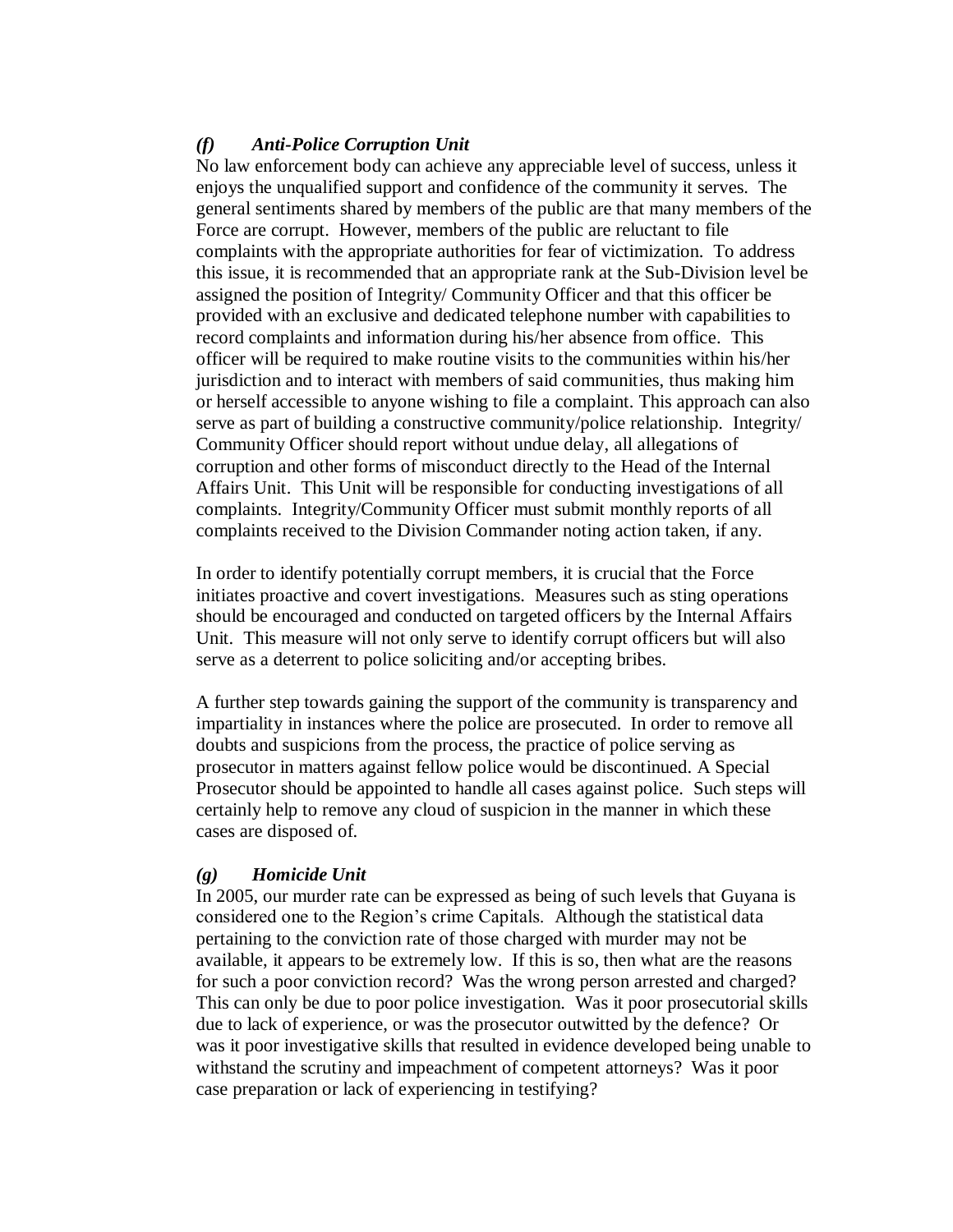Whatever, the reason may be, the United Force intends to thoroughly examine these issues and make all necessary provisions for adequate training in these fundamental areas. TUF will, in consultation with the Director of Public Prosecutor (DPP), seek to create and fund a highly skilled investigative unit that will be assigned to the Prosecutor's office. Such personnel may be recruited from the list of retired and/or active members of the Force or from private investigative organizations. The objective is to create an investigative body that will be under the direct supervision of the DPP, and be capable of assessing the investigative steps taken by the police and being able to pursue matters overlooked by the police.

Homicide investigations are unique and require methodical and comprehensive analysis of all evidence by highly experienced investigators. To date, there are more than forty seven unsolved murders committed in 2006. We must equip our investigators with the tools to make them more competent and efficient in the solution of homicide cases.

#### *(h) Narcotics Unit*

No one can doubt that there is a proliferation of illegal drugs in our communities and that to a great extent, organized groups are engaging in the exportation of this illegal substance with impunity. TUF believes that the detection and investigative mechanisms currently in place to address this problem are duplicitous and unproductive. We have seen no appreciable levels of reduction in illegal drugs leaving Guyana. These illegal drugs and the funds generated will have severe impact on the integrity and stability of our political and judicial systems if unchecked. The lack of accountability for funds generated makes them untraceable. The very threat of a subterranean economy being created by these illicit funds can have tremendous influence on governments and their decisions.

#### *(i) Fire Arms and Explosives Unit*

Although the 2005 statistics have shown some level of reduction in serious crimes when compared to the previous year, crimes associated with the use of firearms appear to be on the increase. Therefore, specific emphasis must be placed on preventing the entry of illegal firearms into our country and at the same time developing strategies to remove those that are currently in the hands of members of our society. Since illegal firearms are involved in most homicides, our objective must be to successfully and expeditiously solve those homicides and at the same time work assiduously to remove the illegal firearms.

The pervasiveness of illegal firearms in our society is of such magnitude that we must create a specialized unit to trace, identify, and seize weapons that are illegally held. Simultaneously, a program offering amnesty for a specific period coupled with an offer to purchase all illegal guns at a fair market value from the public will be instituted. Persons surrendering weapons will not be required to identify themselves to the authorities. Illegal weapons must be presented within a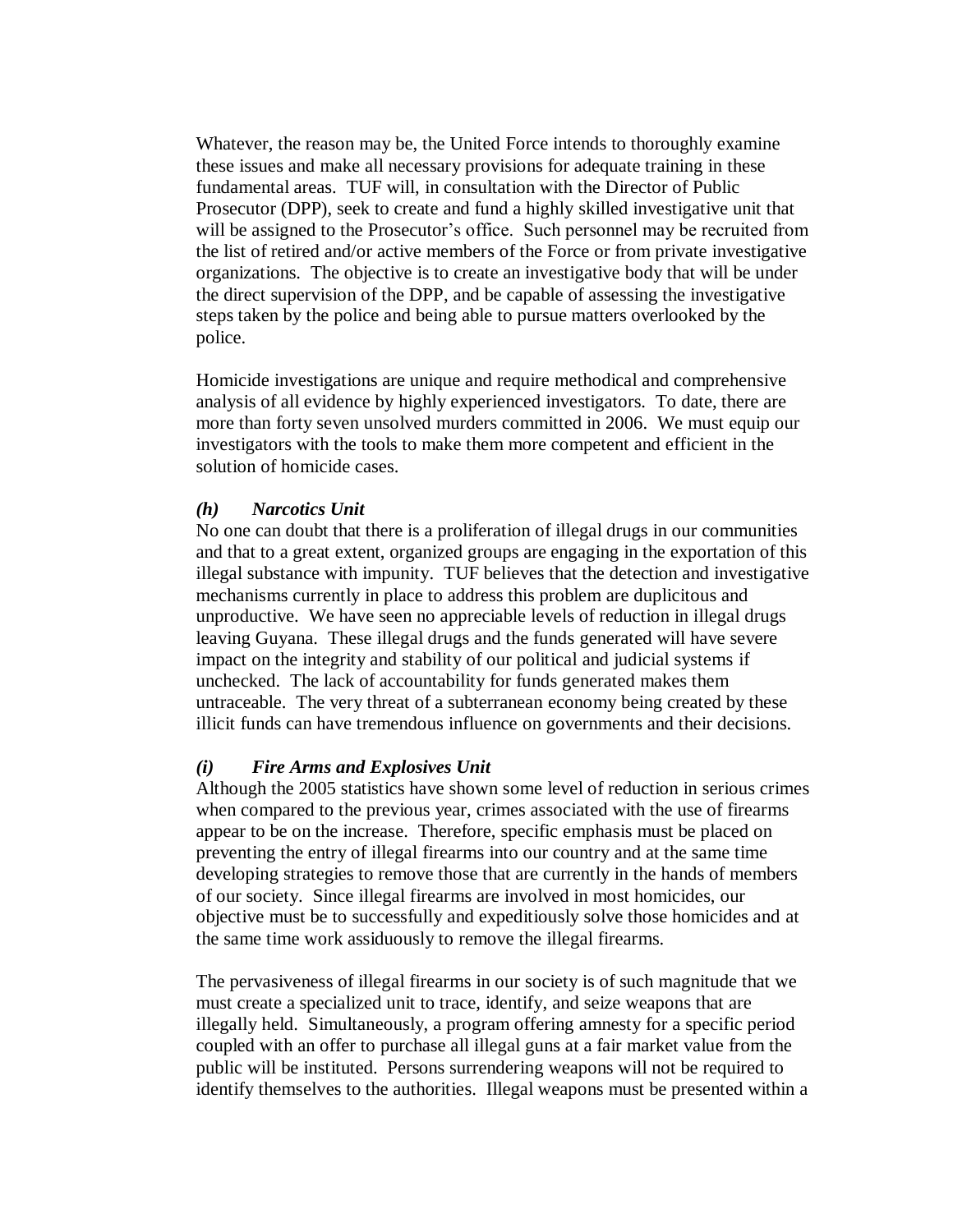prescribed period. TUF will seek legislation that will allow for confiscated funds to be used to finance this and other programs.

TUF supports a carrot and stick approach to this problem and as such will simultaneously seek to significantly increase the penalty for anyone caught with illegal weapons upon expiration of the amnesty period. We cannot deceive ourselves into believing that the removal of illegal weapons from our streets will be the solution to the murder rate. We must remember that guns don't kill, people do; therefore police must identify and pursue those who are pre-disposed to violence through "aggressive stop and frisk" of suspects and cordon and search exercises. Law enforcement must remain in a proactive mode in order to achieve an appreciable level of success in reducing the amount of crimes involving the use of illegal firearms.

#### *(j) Armed Robbery & Street Crime Unit*

Any successful attempt to reduce the level of armed robberies must be addressed by providing appropriate awareness training to those that are vulnerable, coupled with an aggressive and well equipped squad, capable of neutralizing those who are bent on using violent means to commit crimes. This unit must have the deterrent effect through its record of success in detecting and apprehending criminals.

We believe that one the most successful approaches to this emerging phenomena is the creation of a unit dedicated to the gathering of intelligence on individuals who have a history of engaging in such illegal acts. TUF will urge that this unit also engage in covert operations such as serving as decoys using various MO's, such as the stakeout of banks and other financial institutions. In addition to the use of intelligence information to target specific suspects, police must be trained in the art of profiling subjects to ascertain whether a suspect is predisposed to engaging in criminal activities. TUF will encourage the creation of sustainable bicycle and motor cycle units that will conduct undercover patrols.

TUF through the Police Force will encourage and offer financial incentives to businesses that adhere to the following list of recommendations that may be relevant to their operation.

- That their employees be fully vetted prior to appointment.
- That they develop a comprehensive strategy in the event of armed robbery and that such strategy is rehearsed regularly and appropriate adjustments be made as deemed necessary.
- That banks and other financial entities install cameras that are strategically positioned to record all activities within its confines and use vaults that are embedded with bolts on to a metal plate installed into the floor of the business' entity.
- That all businesses that conduct high levels of cash transaction be equipped with a silent alarm that is directly connected to the monitoring station of a security company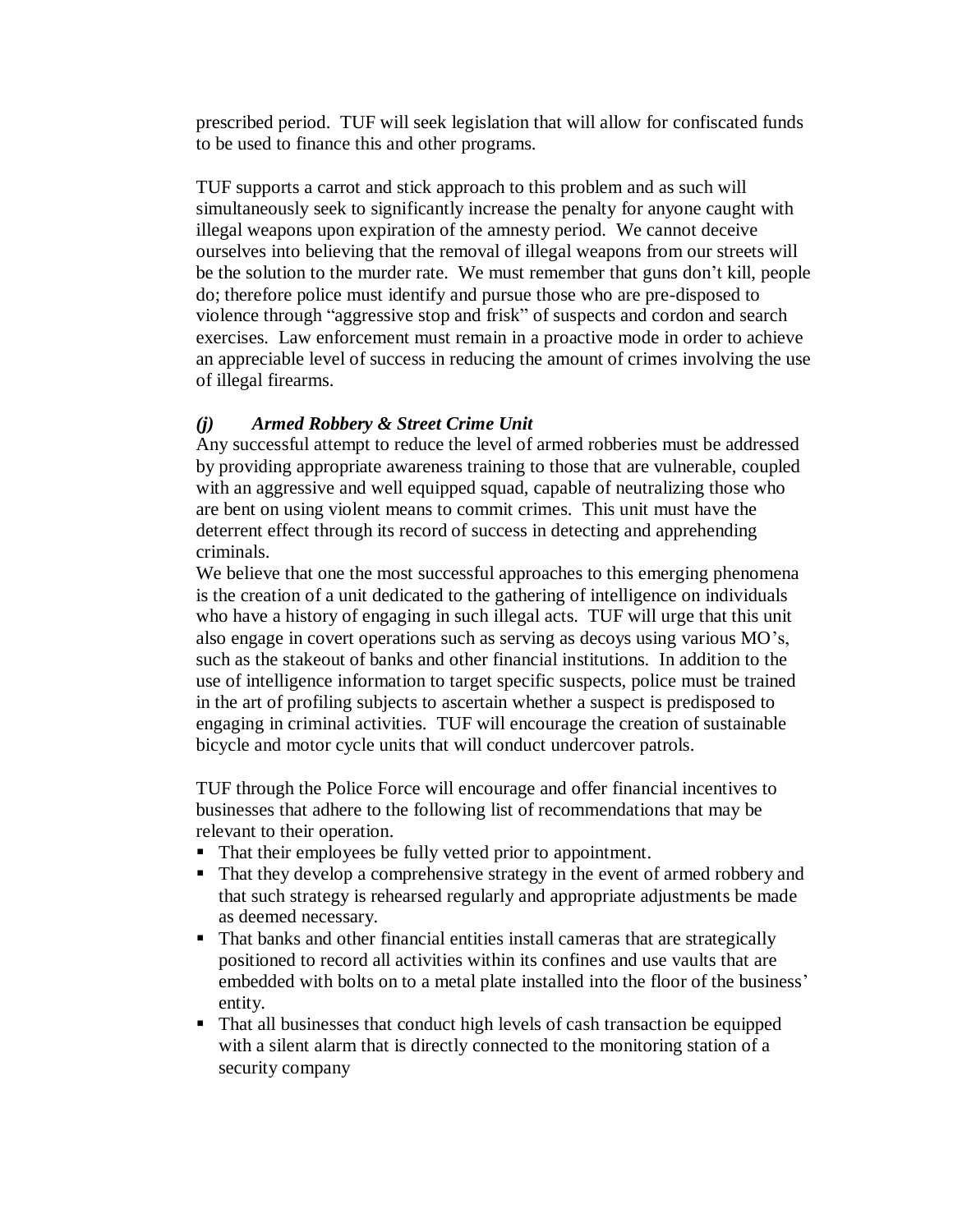#### *(k) Sex Crimes Unit (Adults and Minors)*

By the time they are apprehended by authorities, most perpetrators of sex crimes would have been repeat offenders. Statistics have also revealed that most victims of sex crimes knew the perpetrator prior to the commission of the crime. Because we have found that an overwhelming amount of victims are under the legal age of consent and may have fallen victim through manipulation or intimidation by adults, TUF believes that these vulnerable members of our society must be protected. They must be educated about the dangers of engaging in sexual activities at such tender ages, especially with adults. They must be educated as to the various methods of enticement and manipulation that may be directed towards them and how to respond to such perverted gestures.

Adequate mechanism with trained personnel must be in place for minors to report sex crimes, whereupon counselling and other support mechanisms should be in place to address the trauma. Being very conscious of the traumatic effect and permanent emotional scars inflicted by such heinous crimes, TUF will seek to find the appropriate means to support and encourage victims of sex crimes to testify in a court of law. TUF will offer the necessary counselling and support mechanisms through funding to reduce the emotional impact to victims.

The public must be protected by being notified in a timely manner of the presence of sex offenders in their communities. Law enforcement has the obligation to alert and notify communities, whenever these predators move into their neighbourhood. As such, TUF proposes that upon conviction in a court of law, based on the offender's prior record that he be required to report his address to the nearest police station upon release from incarceration. The police will make every effort to acquaint the community to the fact that a convicted sex offender is residing within their community. This would allow for all precautionary measures to be taken to protect the community. TUF will also recommend that the convict be required to attend and participate in mandatory counselling for a specific period.

#### *(l) Anti Terrorism and Kidnapping Unit*

Criminals continue to intimidate our society with acts of terrorism and kidnapping. It must be understood that these types of crime in many cases are not spontaneous, but rather premeditated and calculated. Again a highly competent and efficient intelligence network will be in place to profile and conduct all forms of surveillance on targeted individuals.

#### *(m) Organized Crime Unit*

Although some evidence exists that the tentacles of organized crime are emerging in some segments of our society, there is no clear proof that organized crime as internationally defined does exist in Guyana at this time. We must not wait for it to confront us, in order to take appropriate measures to curtail the emergence of such vicious groups. The United Force believes that organized crime is inseparably associated with illegal drugs, money laundering and other criminal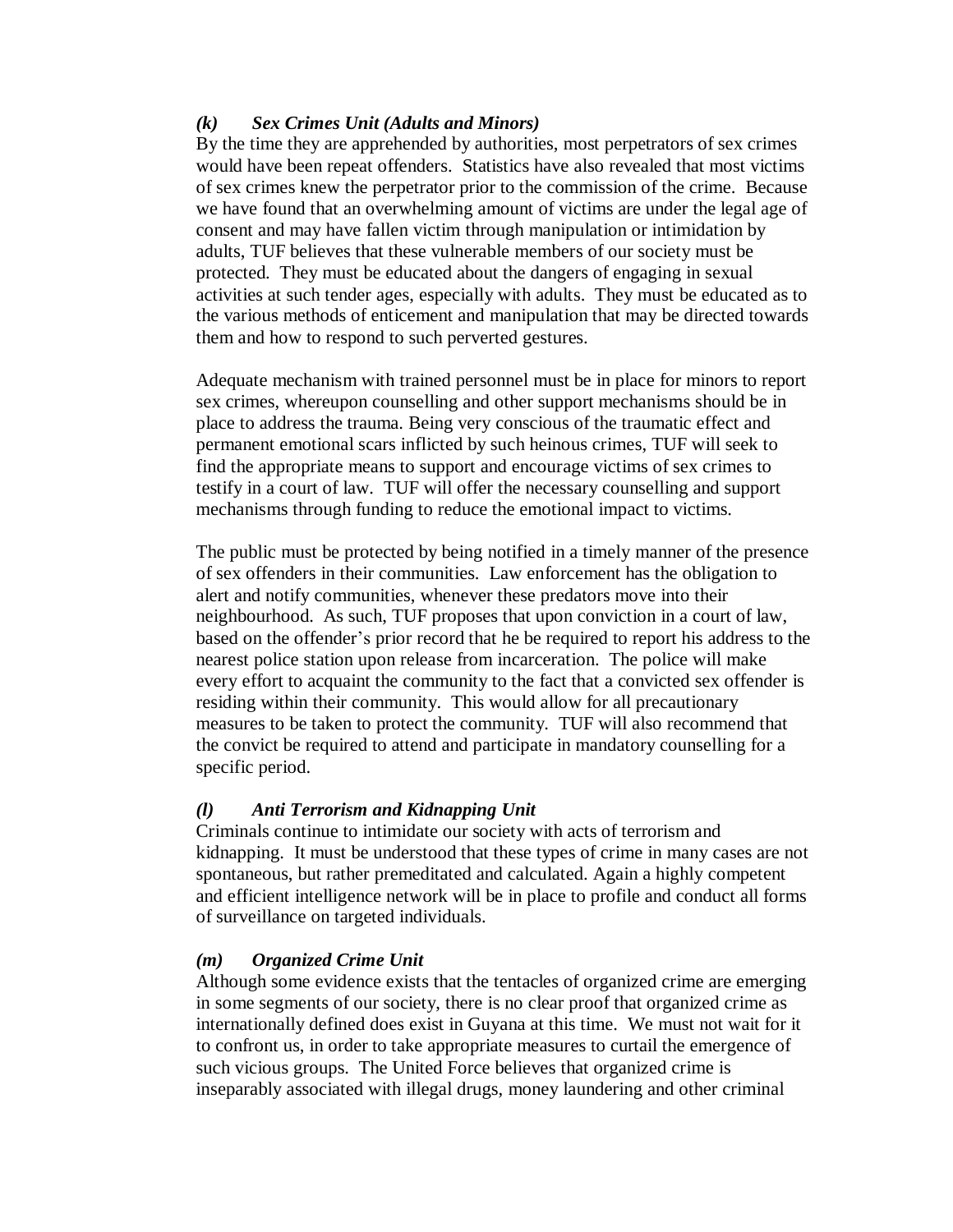activities that have regional and international implications. Therefore, we advocate that any comprehensive solution should include regional and international participation. Although TUF has yet to see any full fledged manifestation of an organized crime family, it is obvious from recent developments that organized crime is about to establish a foot hold in our society. It is a form of domestic terrorism.

Organized Crime members have a known reputation of where they will infiltrate and take advantage of countries that lack the relevant laws, procedures, and investigative skills to pursue them. Investigation of organized crime members and their activities, require investigative skills and experience. Undercover and surreptitious forms of investigations are paramount to any degree of success when investigating these groups.

Organized Crime members have a history of being involved in crimes such as:

- Engaging in contract killings;
- Money laundering;
- Major Armed Robberies;
- Kidnapping/Ransom;
- Turf battles for drug sale;
- Turf battle for prostitution.

World Cup Cricket is the world's third largest sporting event, lasting 51 days. Practice of the oldest profession will be rampant. In most cases, prostitution during the period of World Cup Cricket will be managed and controlled by an organized structure of criminal elements in our society.

Additionally, we must pay attention to currency changers. These can serve as outlets for money launderers. It will be necessary for all member states to formulate and agree on regulations to monitor currency changers. Such regulations should be standardized regionally. The time has come and gone when law enforcement could have solved crimes solely by traditional investigative means. Drug dealers and Money launders do not stand in the corner and transact their business. The illegal activities are conducted domestically, regionally and internationally. As such, the telephone is a crucial tool in the equipment used. TUF therefore urges Guyana and the legislative bodies of each Caricom member states to approve the appropriate legislation authorizing Electronic Eaves Dropping / Wiretapping as an available investigative resource.

#### *(n) Money Laundering and Counterfeit Unit*

A recent report published by the US State Department described Guyana as having sixty percent of its support from a subterranean economy (the by-product from the proceeds of illegal drug sale and other dubious activities). TUF believes that these illicit funds generated from money laundering and counterfeiting of illegal monies will be funnelled through legitimate businesses and later used for both legal and illegal purposes. These funds will enter the financial mainstream of Guyana to support activities that will be counter productive to the growth and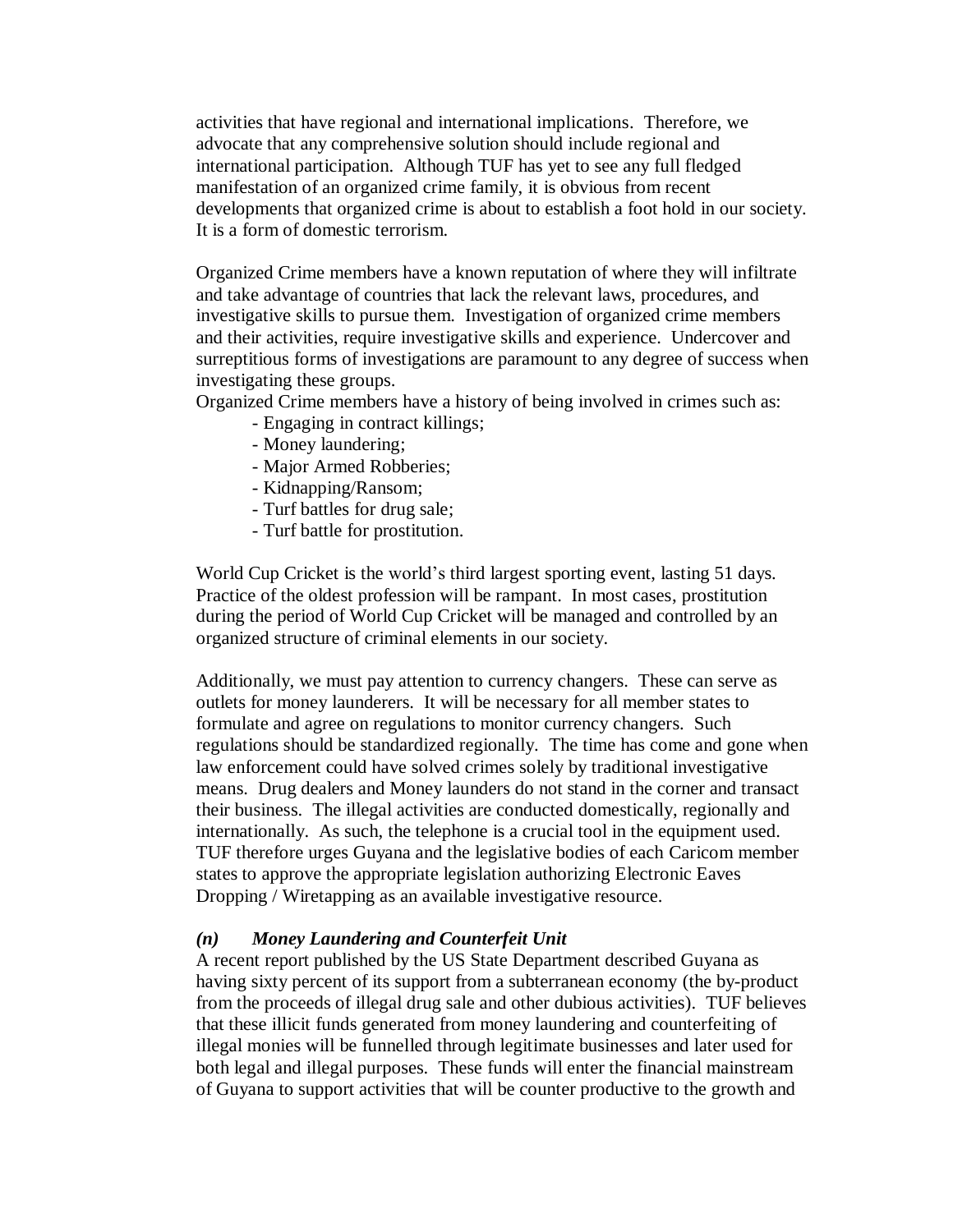development of our country.

TUF advocates that before any casino operations commences the following occurs:

- $\triangleright$  An autonomous commission is created that would be responsible for the issuance of licenses, monitoring, and the imposition of sanctions against licensee for violations;
- $\triangleright$  Appropriate training is provided to those assigned to investigate and monitor the casinos;

#### *(o) Juvenile Unit*

Although the juveniles of our society have been responsible for some of the most heinous crimes committed recently, society has an obligation to provide a safe and productive environment for each juvenile who is a ward of the criminal justice system. Such an environment should be constructive and not destructive and most of all must be conducive and supportive of the objectives of counselling, rehabilitation, and successful re-entry into society. TUF will put all necessary frame works in place and enact the appropriate legislations requiring that all juveniles in custody be required to attend classes, whether in a custodial environment or otherwise. TUF will recommend that strict segregation of juvenile inmates be maintained from adults, from the time of arrest up to and including any period of incarceration. Juveniles who have been sentenced to any period of incarceration that exceeds their eighteen birthday will upon reaching their eighteenth birthday be immediately transferred to an adult institution. If the period of incarceration remaining after their eighteenth birthday is less than twelve months, it shall be up to the discretion of the appropriate authorities as to whether such transfer will occur. Consideration may be given to the inmate's behavioural history and any potential adverse impact such transfer may have on the inmate's rehabilitation.

TUF will mandate that scheduled visits to schools and other institutions be made by social workers and police personnel to discuss drugs, teenage pregnancy, and the effects of other counter productive behaviours with the juveniles in our schools. Counsellors will be required to work closely with teachers and other school personnel in order to identify and intervene with those juveniles that exhibit signs of pre-disposition to deviant behaviour.

#### *(p) Domestic Violence Unit*

TUF considers Domestic Violence as a most reprehensible anti-social and criminal behaviour in our society. This form of violence against the women of our society should not be taken lightly. Many of the murders associated with domestic violence are precipitated by pervasive and consistent history of physical and psychological abuse. As an organization that believes in a social and legal coherent society, TUF will seek to amend the relevant legislation to increase the severity of the penalty that may be imposed on those found guilty of this cowardly act.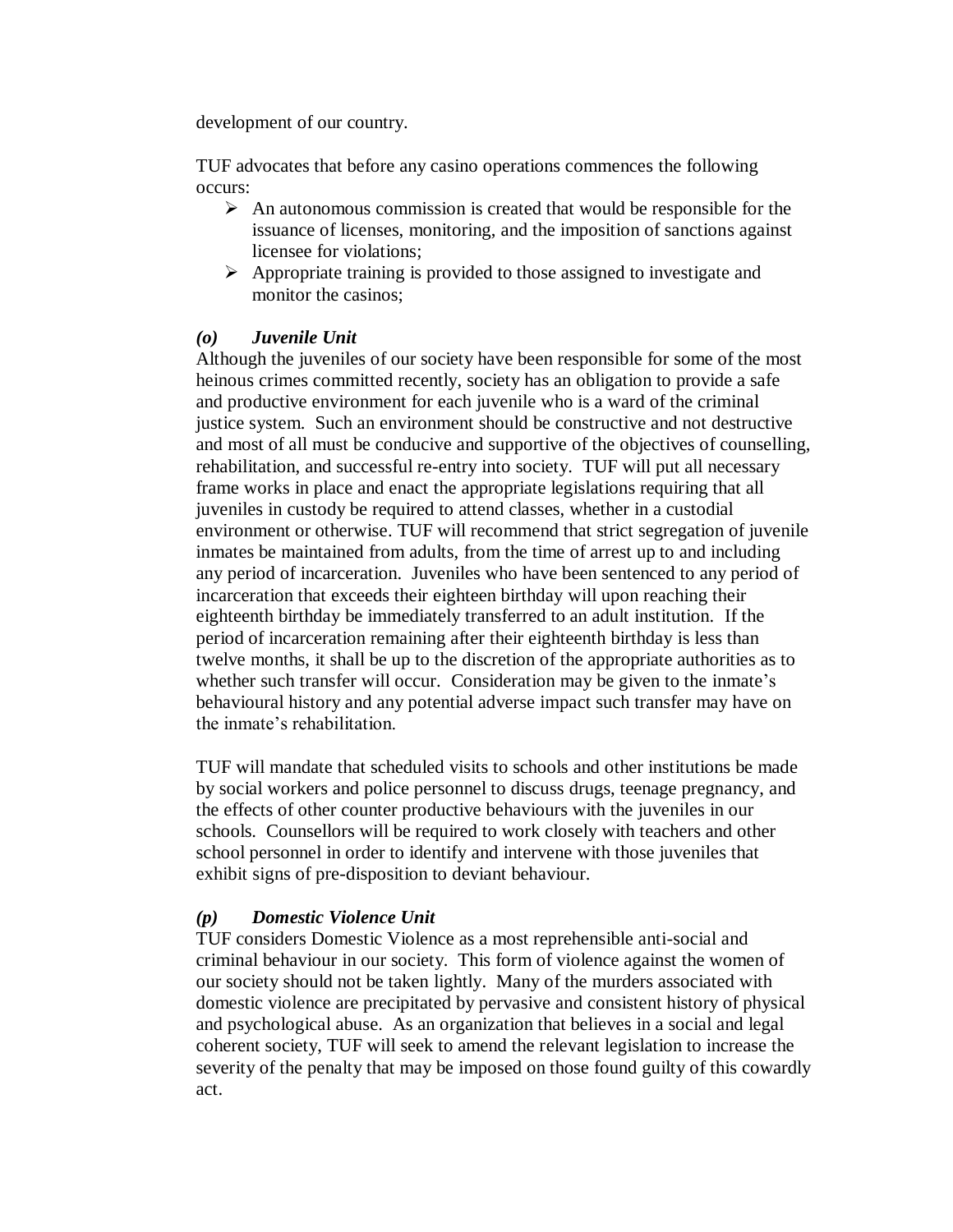TUF argues that early intervention and the offer of financial and other assistance by the relevant authorities can serve as motivating factors for victims to pursue their complaints. Victims must be encouraged to pursue their complaints and should not directly or indirectly be discouraged from so doing. In those cases where victims are reluctant to pursue their complaints, after necessary appropriate protection and assistance have been offered, TUF will seek to have legislation that will allow the state to prosecute the perpetrator by compelling victims to testify in a court of law to the facts of the complaint she initially filed with the police.

TUF would recommend that all complaints of domestic violence filed with the police be treated with due urgency by the police and that immediate and prudent steps be taken to minimize risk of further injury to the victim.

Making the victim aware of available residential and counselling facilities will be considered a prudent course of action. Records of all complaints of domestic violence will be maintained by the police station receiving the complaint in a manner that is easily retrievable. Copies of all complaints must also be forwarded to a central unit within the Police Force and to the Ministry of Social Services.

#### **3.0 TRAFFICKING IN PERSONS**

Our program is intended to prevent the exploitation of our people who are routinely uprooted from the sanctity of their communities with false promises of employment by unscrupulous characters who then use them as sex slaves at mining sites and other locations. TUF understands that employment and other avenues towards financial success are extremely limited and as such the temptation is great among our young people to move out of their communities to seek greener pastures. Unscrupulous members of society use this level of vulnerability to take advantage of the females. Promises of high paying wages are used to lure these young women from their homes.

TUF intends to conduct community awareness programs warning members of the risks involved, such as:

- Being used as a prostitute;
- Being used as sex slaves;
- Working more than 20 hours a day and receiving little or compensation;
- Being the victim of sexual and physical abuse; and
- Becoming a victim of HIV/Aids.

 TUF will seek to have this information disseminated through churches and other community based programs.

#### *3.1 Labour Recruiters*

TUF will seek legislation which will require that all persons recruiting personnel for any reason in our communities must first be certified by and registered with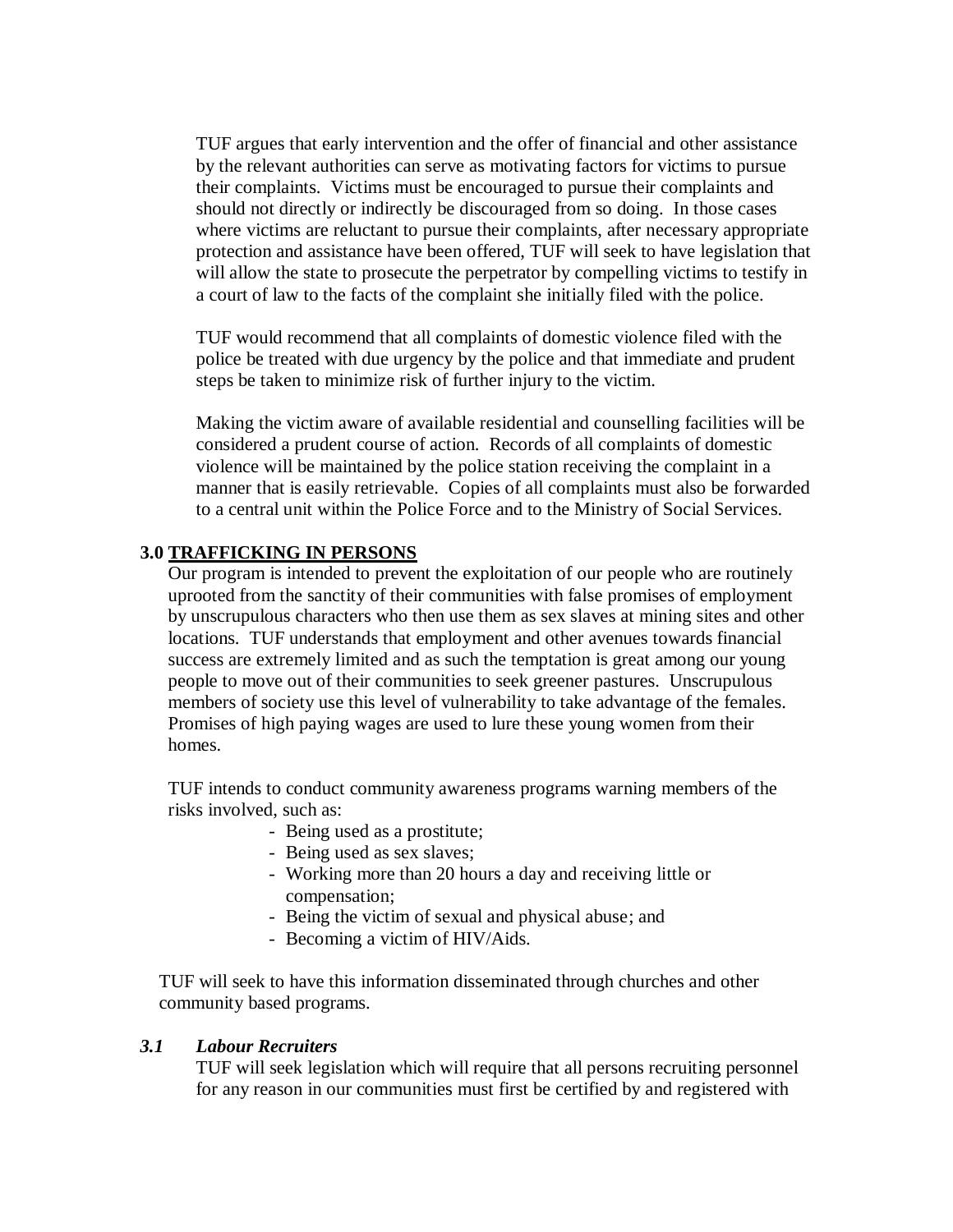the Ministry of Labour and Social Services. Certification may be granted only after thorough back ground investigations of the labour recruiter and business entity have been conducted and approved.

TUF will require each person recruiting within in our community to post a bond, the amount to be stipulated, with the Ministry of Labour which will remain available for the purpose of compensating victims who have made valid claims of fraud and other illegal actions against the labour recruiter.

Labour recruiters will be required to recruit only through a designated community representative such as village or community leader or captain or other such figure, who will be responsible for establishing the authenticity of the local recruiter.

TUF will require police personnel receiving complaints of trafficking and/or sex crimes be accorded similar level of seriousness as that accorded complaints from other groups. TUF will seek legislation to increase the severity of the penalties for violation of any of the laws relating to trafficking in persons.

#### **4.0 POOLING OF HUMAN, TECHNICAL, AND FINANCIAL RESOURCES (REGIONALLY)**

TUF supports the bold initiative of a regional collaborative effort to combat specific categories of crime in the region. As such, we believe that by pooling our financial, human, and technical resources greater levels of success against crime can be achieved in each jurisdiction.TUF will support the creation of a CARICOM Crime Lab available to all law enforcement entities in the region.

TUF will support the formation of a CARICOM Force, trained and familiar with the region that can be deployed to any member state to augment, support, and assist with crimes and other emergencies.

TUF will support the creation of a CARICOM Criminal Intelligence Unit that will gather and serve as the reservoir of information on criminal activities of citizens within the region. We believe that with the advent of free movement of persons in the region, such intelligence network will be extremely beneficial to the law enforcement agency of each member state.

TUF will support the creation of an Impenetrable and Compromise free CARICOM Witness Protection Program to be located in a member state.

#### **6.0 LEGAL REFORM**

#### *6.1 Early Negotiated Disposal/Resolution of Criminal Cases*

The net benefits of such negotiated plea are:

- 1. A reduction of cases assigned to the trial calendar.
- 2. Significant savings of human and financial resources.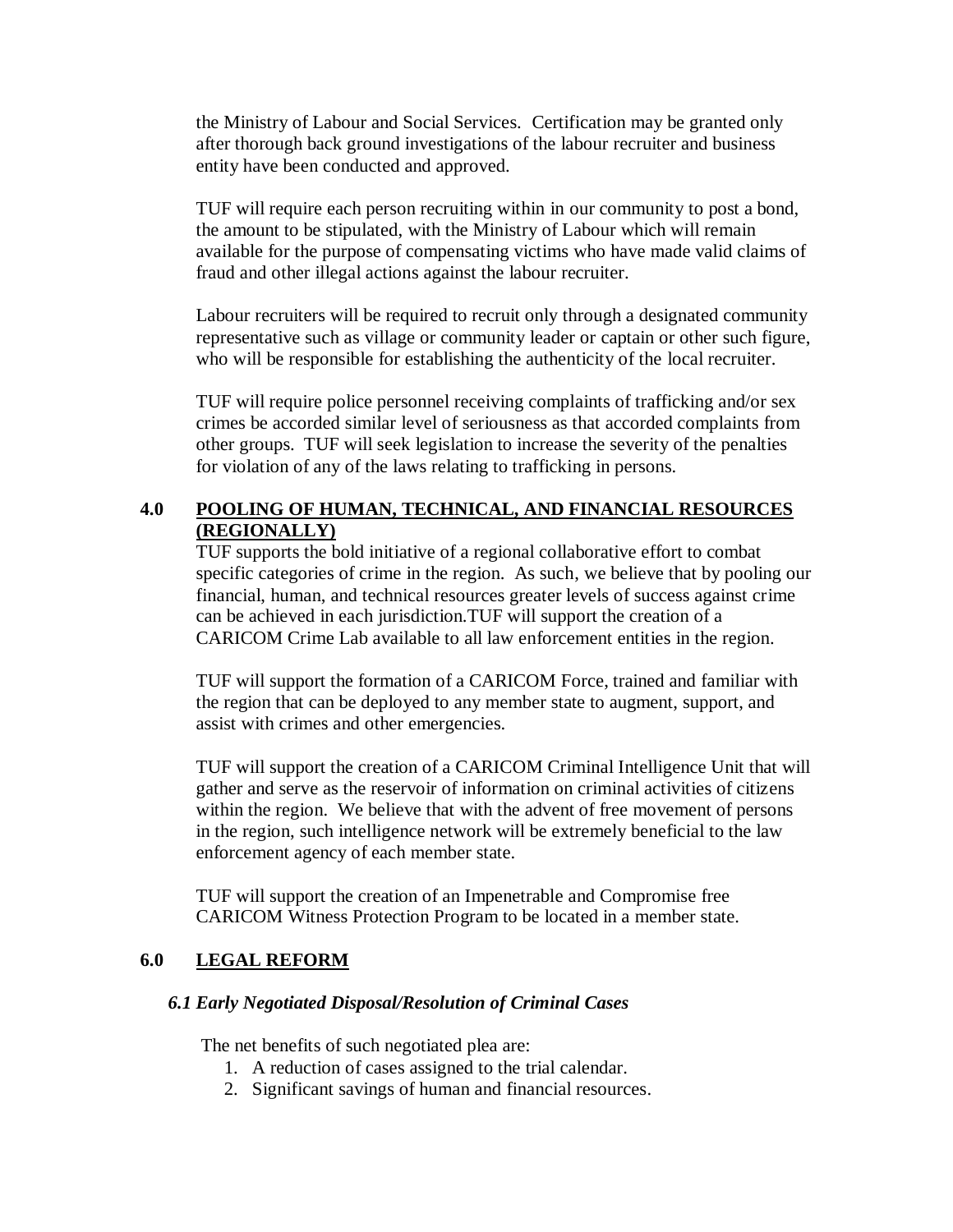- 3. A reduction of the remand population.
- 4. To allow for the prison authorities to transfer prisoners that are no longer on remand to other facilities, thus addressing the overcrowding conditions at the Georgetown prison.
- 5. Ultimately getting cases designated for trial to be brought before the court in a shorter time period.

Such negotiated pleas may occur at any stage following the committal order and upon request of the accused and/or his legal representative.

#### *6.2 Legislation to Amend Judicial Sentences*

Any form of sentence, custodial or otherwise when imposed by the court must be done with the intention of having a constructive impact on the convict. As such, sentences should serve to punish, and rehabilitate the convict and not serve as a revolving door form of justice that encourages recidivism.

#### *6.3 Legislative Approval of a Good Samaritan Law*

TUF over the years has received complaints and also registered the concerns of several citizens who have expressed reluctance to go to the aid or render assistance to victims during the commission of a crime, especially in cases where the use of deadly force against the perpetrator may be necessary. TUF will lead in the introduction and approval of legislation to be known as "The Good Samaritan Legislation". In order to promote and encourage the public's participation and assistance to victims of crime, the legislation will seek to make persons who have used reasonable and justifiable force, whether deadly or otherwise, immune from prosecution or civil action.

#### *6.4 Legislation to provide protection against illegal and unreasonable search and seizure*

#### *6.5 Proposed Legislation Governing the Installation of Eavesdropping Devices*

#### *6.6 Drug Rehabilitation*

#### **7.0** *Seizures and confiscation of funds and assets obtained by illicit means*

TUF intends to send a clear and unambiguous message to those who are engaged in criminal activities that crime does not pay. TUF will advocate and present legislation, that if after a hearing is held by a competent court or other legally authorized body, it is determined that the assets of any person were obtained through illegal means, then such court or any legally authorized body may order the seizure and confiscation of said assets. Disposal of the assets will occur in accordance with guidelines established by the legislation.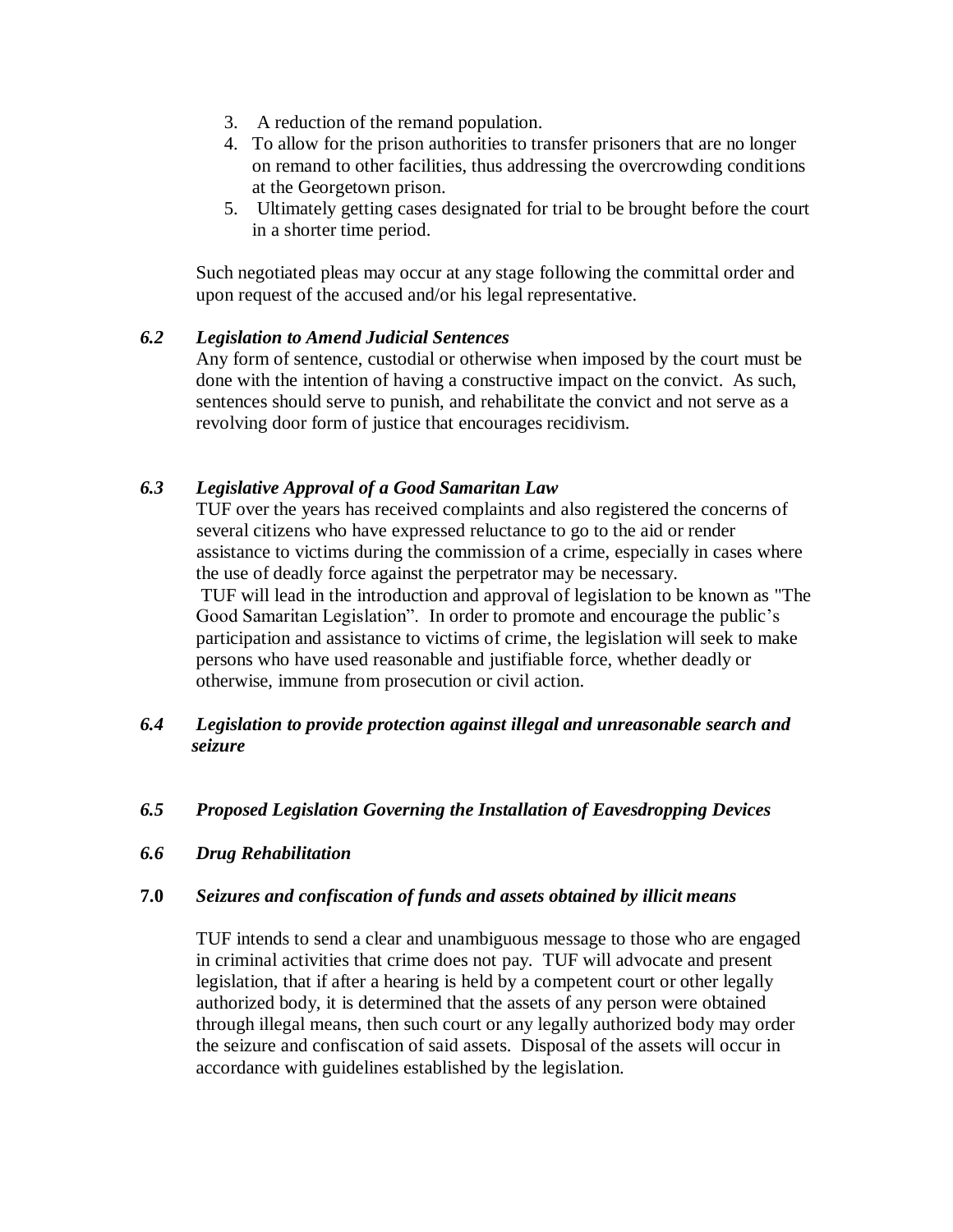#### **8.0 DISCLOSURE TO THE INTEGRITY COMMISSION**

As a political organization, TUF will work assiduously to promote and maintain an administration free of corruption and other unethical conduct. We understand that in order to have a law abiding society, government must create an environment and act in a manner that is consistent and conducive to the standards expected from members of the public. TUF will fight to promote the highest level of integrity among public officials.

#### 9.0 **PRISON SYSTEM AND IMPRISONMENT**

#### *9.1 Work Release Program for Non-Violent Criminals*

TUF believes that inmates incarcerated for non-violent crimes should be screened and evaluated. Where appropriate some of these inmates should be allowed to leave the prison under minimum supervision and be permitted to engage in productive employment between the hours of 7 am and 4 pm. Since many of these non-violent inmates do have parental and other responsibilities, any income derived from their employment may with their consents be forwarded to their families. This course of action eases the burden of daily overcrowding of the prison population and also assists families in the maintenance of their homes during the absence of a bread-winner. TUF is prepared to recommend that tax and other forms of incentives be offered to those companies that are willing to engage in a state sponsored program of employing nonviolent inmates.

#### *9.2 Pre-Trial Detention*

TUF advocates that whenever an accused on remand is convicted and receives a custodial sentence, any period served in custody during the pre-trial period shall be deducted from the custodial sentence imposed.

#### *9.3 Crime Victim Fund*

The United Force strongly supports the argument that victims of crime should be compensated or at least be given some level of financial and other forms of assistance from the government. As such, TUF will create a national fund with limited subsidy from the government with the major portion of its financial resources deriving from the imposition of nominal percent taxation on alcohol and tobacco to be known as *sin tax*. Additional financial resources will be derived from the unclaimed lotto funds and from liquidation of confiscated assets.

#### **10. RESTRUCTURING OF COMMUNITY POLICING GROUPS**

Community policing is an important component in our crime fighting strategy. Its members reside in the community. They have an inherent interest in the safety and security of their community and will not be merely diligent in serving as the eyes and ears of the police, but also will play an active role in the apprehension of criminals. Members are familiar with the terrain of their community and readily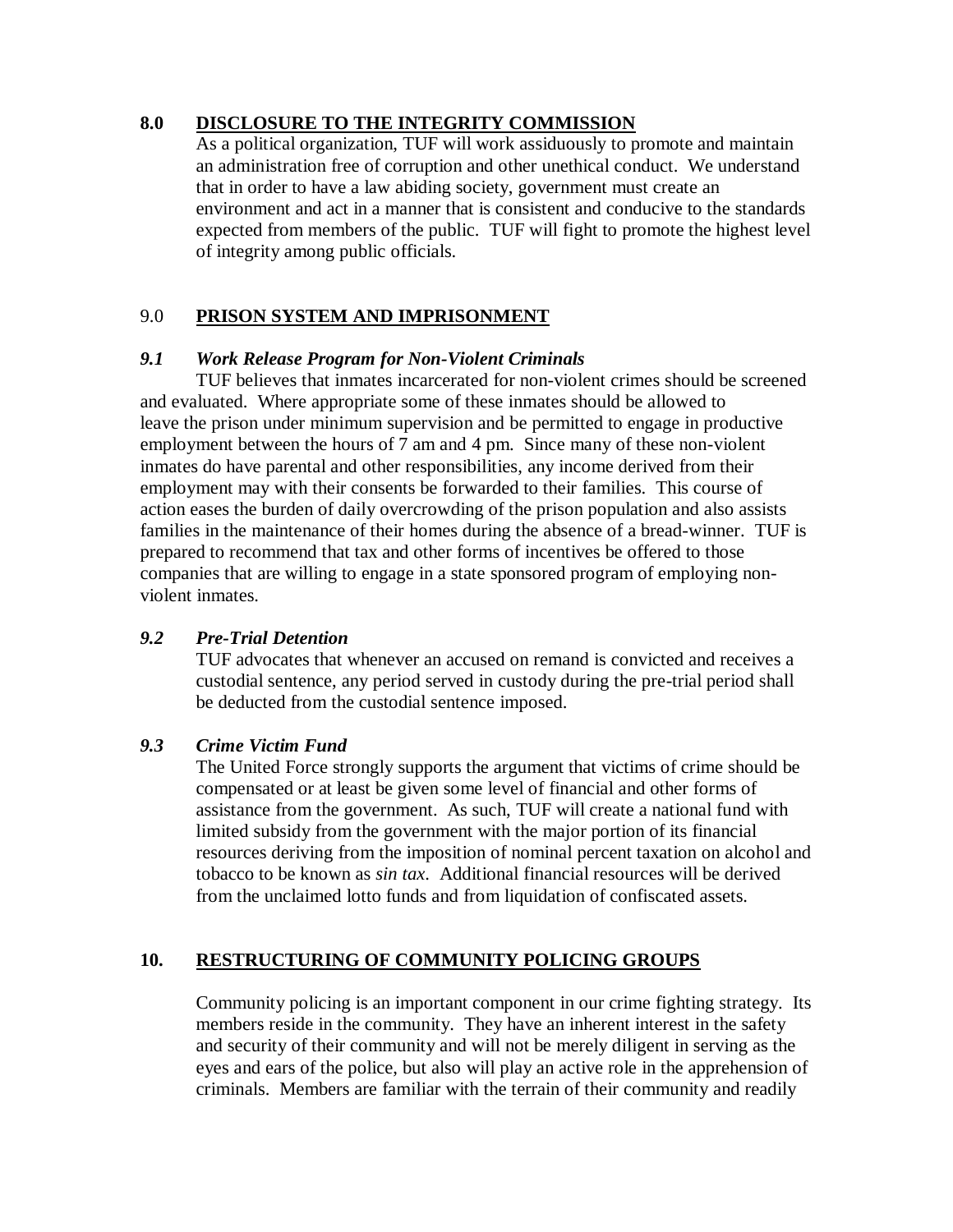capable of identifying strangers. We believe that these skills are invaluable and will serve to enhance the efficiency and productivity of the police.

TUF intends to create the appropriate apparatus to address any and all concerns or misperception by the police as to the function of community policing groups and those concerns voiced by the members of various community policing groups.

Where necessary, the appropriate legislative action will be taken to achieve our objective of having vibrant, productive, and dedicated members in all of the policing groups. TUF believes that the support of the community policing group is crucial to the success of policing. As such, we will work with members of the community policing groups to encourage their participation and support, through the offer of incentives and other forms of financial benefits. The United Force will establish recruitment standards for membership to community policing groups.

TUF will through the command structure require at least one member of the

We support a strong and aggressive approach to law enforcement and have offered our unqualified support to the relevant authorities in the lawful execution of their duties. However, TUF also vehemently argues that the execution of such duties and the preservation and respect of citizen's rights can be achieved in a harmonious manner. We believe that the respect of citizen's rights can result in greater support to law enforcement from members of the communities that they serve. As such, TUF will take every possible step to promote such a concept without impeding the function of the police

#### **Education for a Knowledge Based Economy**

It is an accepted fact that one of Guyana's untapped resources to-date is its human resource potential. The United Force believes that we must invest in our Human Capital if we are to successfully transform our economy to meet the changing needs of globalization.

The United Force is committed to expanding the supply of highly skilled manpower to support the development of a knowledge based economy. Our manpower development will be structured on an educational path that will lead to increased productivity. The United Force will:

- 1. Assess the manpower requirements for the successful implementation of sustained economic development. We will consider the establishment of a Ministry of Human Resource Development
- 2. Improve the quality of education and training delivery systems to ensure that manpower supply is responsive to technological changes and market demand.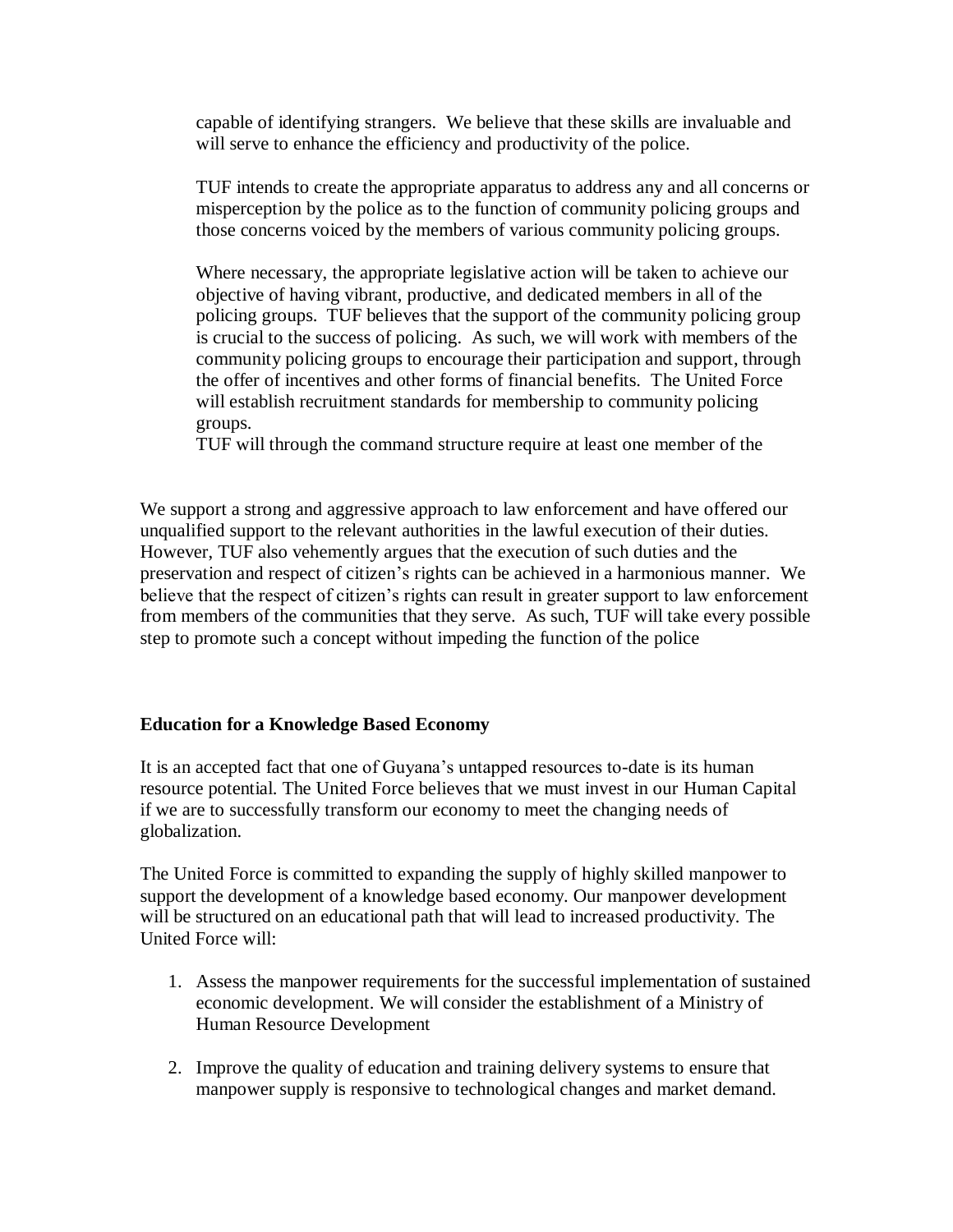- 3. Increase the accessibility to quality education and training to enhance income generation capabilities for all.
- 4. Restructure the education system in order to enable students to acquire a higher level of innovative knowledge and entrepreneurial skills.
- 5. Develop the education system to provide for seamless transition through all stages from early childhood to tertiary-level for all.
- 6. Develop an education curriculum that will focus on generating creative and independent thinkers as well as incorporate new aspects of knowledge and technology transfer.
- 7. Increase the supply of Science and Information Technology trained persons in the workforce. The capacity of Science and Information Technology education is a prerequisite for the development of the Knowledge Based Economy.
- 8. Train appropriate manpower that would lead to the development and promotion of Guyana as an international centre for Pharmaceutical Research and Development.
- 9. Ensure the provision of suitable accommodations at all times to meet the demands of delivering quality education at all levels and in all aspects.
- 10. Give top priority to improving the capabilities and conditions for the teaching service so as to ensure that quality teaching becomes the norm.
- 11. Develop Intensive Remedial Evening and Summer Programs that would allow participants a second opportunity to complete their basic educational program.
- 12. Promote lifelong learning opportunities through training to equip workers with new skills that enhance productivity.
- 13. Reinforce in the Education Curriculum a positive value system such as good work ethics, diligence, integrity, tolerance, gratitude, and respect for authority, punctuality and pursuit of excellence.

The United Force Government will do the following:-

- Modernize the University of Guyana to conform with International Tertiary Education Standard.
- All medical and technology students at the University of Guyana will be on Government Scholarship as a matter of priority.
- Rehabilitating and equipping all technical and vocational schools

#### **YOUTH DEVELOPMENT**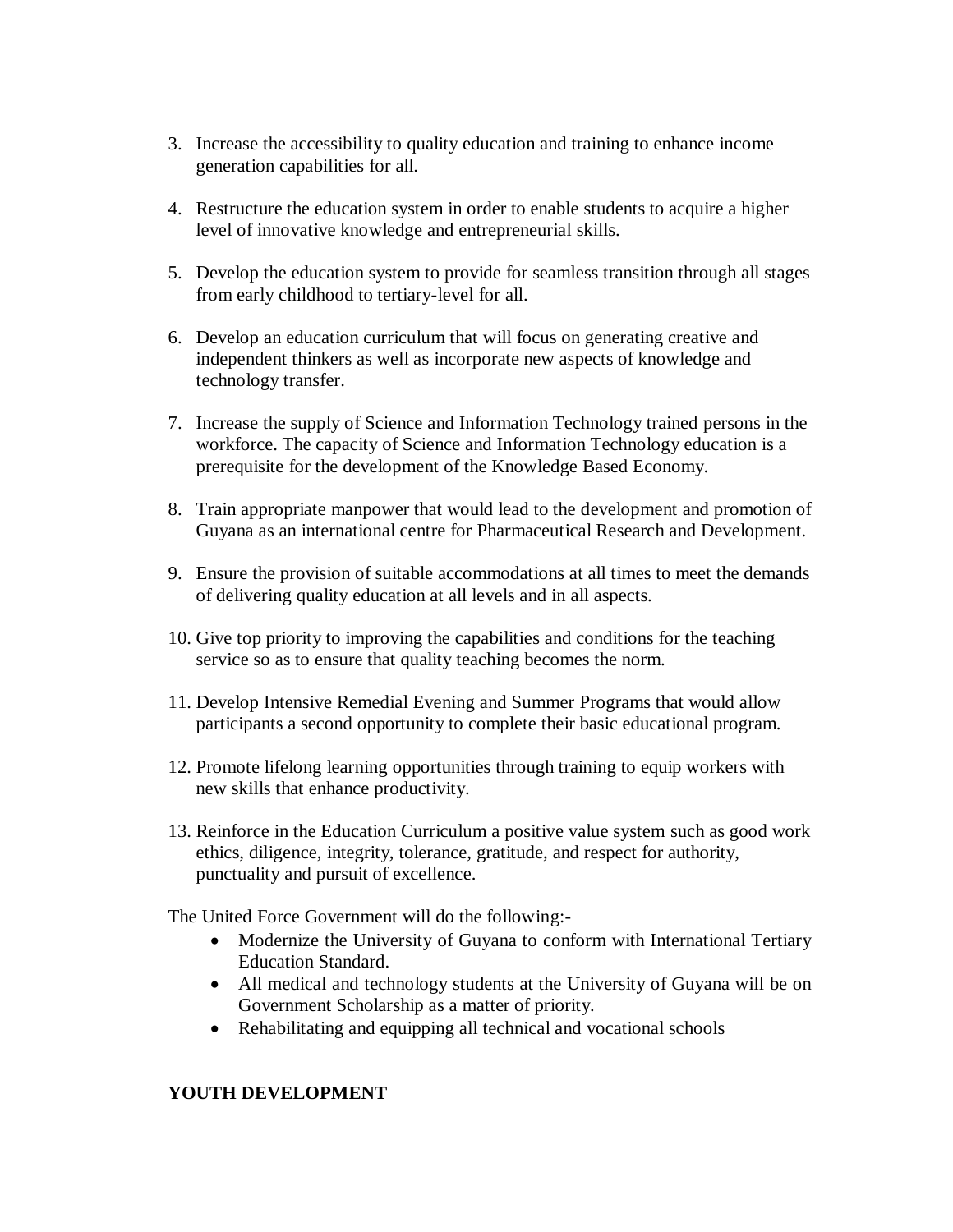The United Force believes that the quality of our youth will determine the strength and future of the nation. The United Force will move expeditiously to provide economic, educational, and social opportunities for the development of our young people.

The United Force has identified a number of barriers to the entry of youth in the work force. Some of the factors identified were poor attitudes, inadequate or inappropriate skills, lack of experience and a lack of job opportunities. We believe that we must urgently strengthen the skills of our young people. Our young people must be taught employable skills. People will be trained in programs such as food preparation, fashion design, pottery, wood carving, computer applications, and electrical installation. Other similar programmes will be built upon the same premise.

Another arm of the youth training skill programme will be established. This will work hand in hand with the private sector, the Trade Union Movement, the Manufacturers Associations, the Chamber of Commerce, Employers Consultative Association, the Co-operative Movement, and of course the Government. The intent here is to ensure that youths coming out of the Youth Skills Training Programme and wishing to attract wage employment primarily will be allowed to acquire the necessary work experience in a partnership agreement.

The United Force will advocate for the implementation Youth Development Principles, Policies and Actions. Some of our recommendations will include:

- Reforming the Education System and maximizing the protective effects of schools
- Upgrading of the public health care system
- Institutionalizing national level mentoring systems for "at risk" youths
- Reforming and strengthening legal, judicial and policing systems
- Using the media and social marketing
- Making families and fathers a top public policy issue.
- Strengthening community and neighborhood supports to adolescents and families

These programmes are designed to release the creative talents of our young people and to empower them to participate in the economic activities of the country. The United Force Youth programmes are essentially building blocks for the development of the entrepreneurial spirit and the widest possible participation in the society.

The future development of Guyana will be dependent upon our investment in young people. A recent World Bank Report entitled "Caribbean Youth Development," identifies this risk at three levels.

- The individual
- The micro-environment comprising family, social networks, peers and role models, community and neighborhood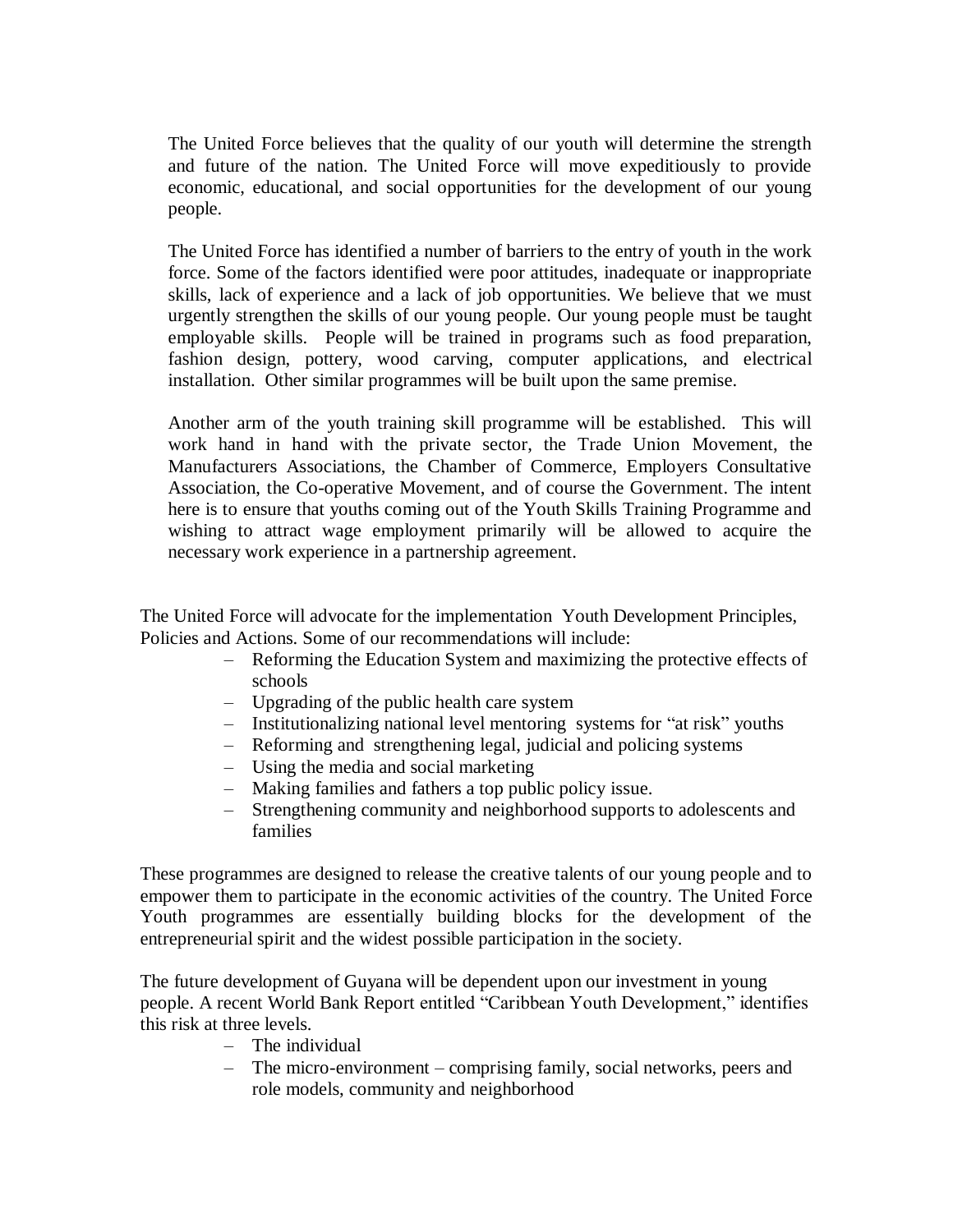– The macro-environment – including mass media, the economy, public institutions, cultural and historical background, and social norms in gender.

It is at these levels of risks that responses must be targeted, but it is first necessary to understand these risks.

Young people are not born as risks, but their micro- and macro-environment define them to a large extent, and create the conditions that lead to their risky behavior, which is often a reaction to the circumstances within which they exist. It means that it is those circumstances that have to be altered, and this is what the United Force will target.

Youth are not the problem, but a product of their micro and macro environments. In most instances youths react to the situation in which they find themselves. **Special emphasis must be placed on Family, Schools, Poverty and Gender.**

#### **WOMEN**

The United Force is building a society where Guyanese women and men have equal access to opportunities as partners in shaping the social, cultural, economic and political development of St. Vincent and the Grenadines. We will provide conditions to facilitate Gender integration in policies, plans and programmes for sustainable development of all women and the furthering of Gender Equality and Equity. Our areas of focus will be:

- Restructuring and upgrading of the Gender Equity mechanism via discussions with relevant groups based on regional & international commitments
- Capacity building within the Ministries, Statutory bodies, local Government and across the sector to perform integration tasks
- Working towards the removal of obstacles, legislative and cultural, which hinder Gender Equality and Equity
- Facilitating the retention of young mothers in the classroom, while deploying "Big Brother" programme for boys as a means of providing surrogate fathering for them
- Conducting Gender analysis and planning training with public, private and Non-Governmental Organization sectors, with more emphasis on public sectors, so as to equip women and men from different sectors, to participate effectively in the integration process
- Ensure the further involvement of women in power sharing and decision making at national level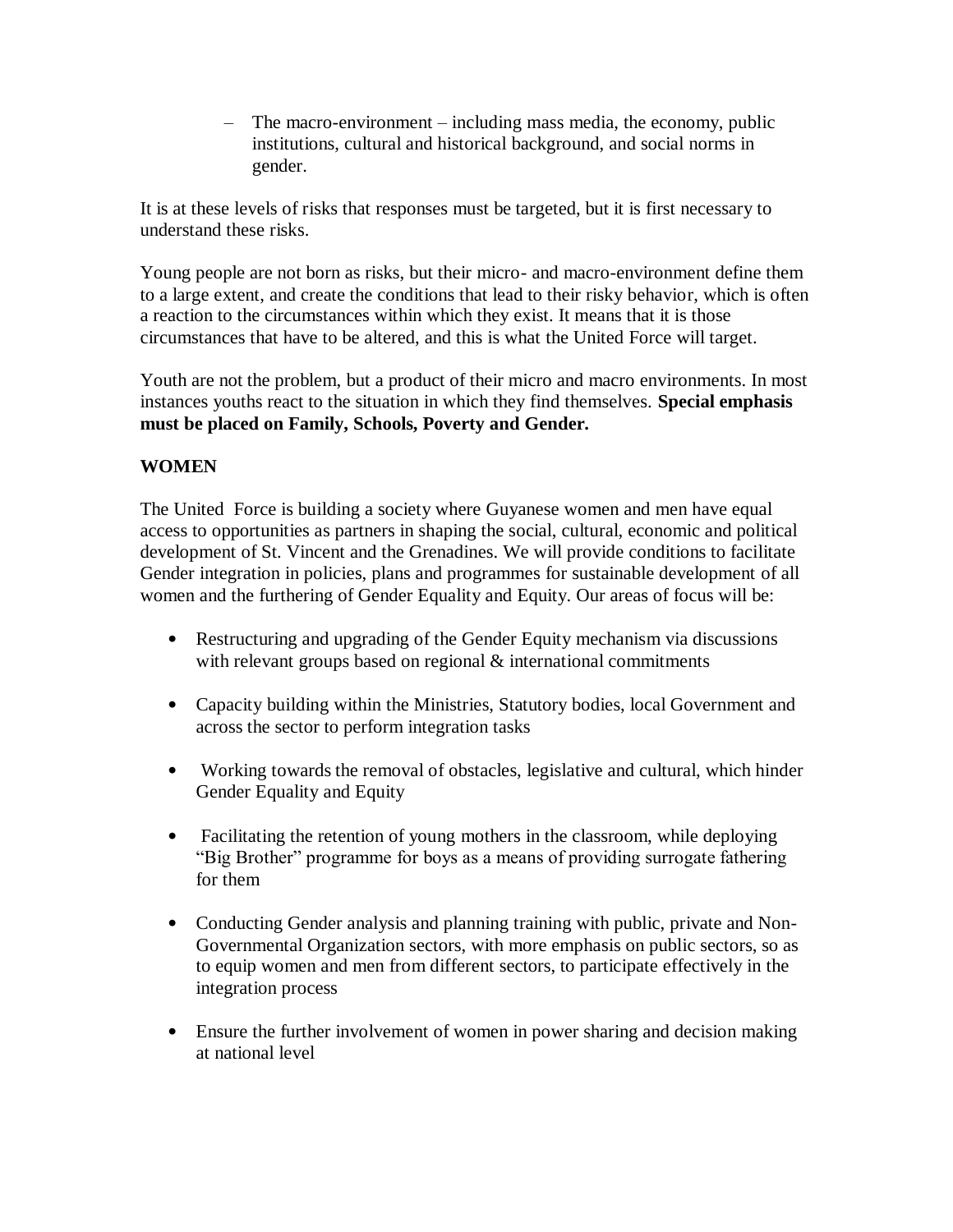#### **AMERINDIANS**

#### **Overview of the Amerindians**

The Amerindians, have made many a contribution to the development of Guyana. Throughout our colonial history and sadly even today, the Amerindians have not gotten the support that is required. Images of sheer human suffering haunts the landscape of the Amerindian life, poverty, dilapidated housing, children suffering from malaria, inadequate medical staff and medical supplies and unemployment haunts the daily life of the Amerindians.

The United Force will strive to ensure good governance of the region. That all administrative officers, whatever their political persuasions work together as a team for the well being and development of the region. The United Force will see to it that each officer of the administration knows exactly what his duties are, and that there will be absolutely no political interference by an officer into another's officer portfolio. The United Force will ensure that all service departments of the Region, for example the Health, Agriculture, Education and Water perform efficiently, thus bringing relief and benefits to the people of the Region.

#### **Education Programmes for the Development of the Amerindians Human Resource Capacity**

The United Force will see to it that individuals desirous of being teachers would receive training, and that there would be an adequate number of teachers who will staff the schools. The development of a curriculum that would be appropriate to the unique nature of the largely indigenous environment and culture will be fostered.

TUF will ensure that quality education and to this end see that the schools are fully staffed utilizing the educational resources provided. The utilizing of teachers from NGO's such as V.S.O. so as to have to complement the teaching fraternity here would be a welcome opportunity. We should note carefully here that this policy is a mere short term solution to a much deeper issue. That schools are fully equipped with laboratory to facilitate the teaching of the science subjects. TUF recognizes the great need for more nursery schools in villages and the training of teachers for these schools would be high on the TUF's agenda. TUF praises and supports the efforts of volunteer teachers in the nursery schools established by the CBR programme and would fully support any move that will allow their teachers to be brought into the salaried establishment. TUF will aggressively pursue an adult education programme in the Amerindian communities. Youth education programmes will be developed to train youths in secretarial and administrative skills, computer, management, woodwork and carpentry, masonry and motor mechanics to stem the brain and skills drain from our country to other countries.

#### **Health Initiatives**

The implementation of a practical health programme specifically designed for aids awareness and teenage pregnancies. A mobile dental unit must be put in commission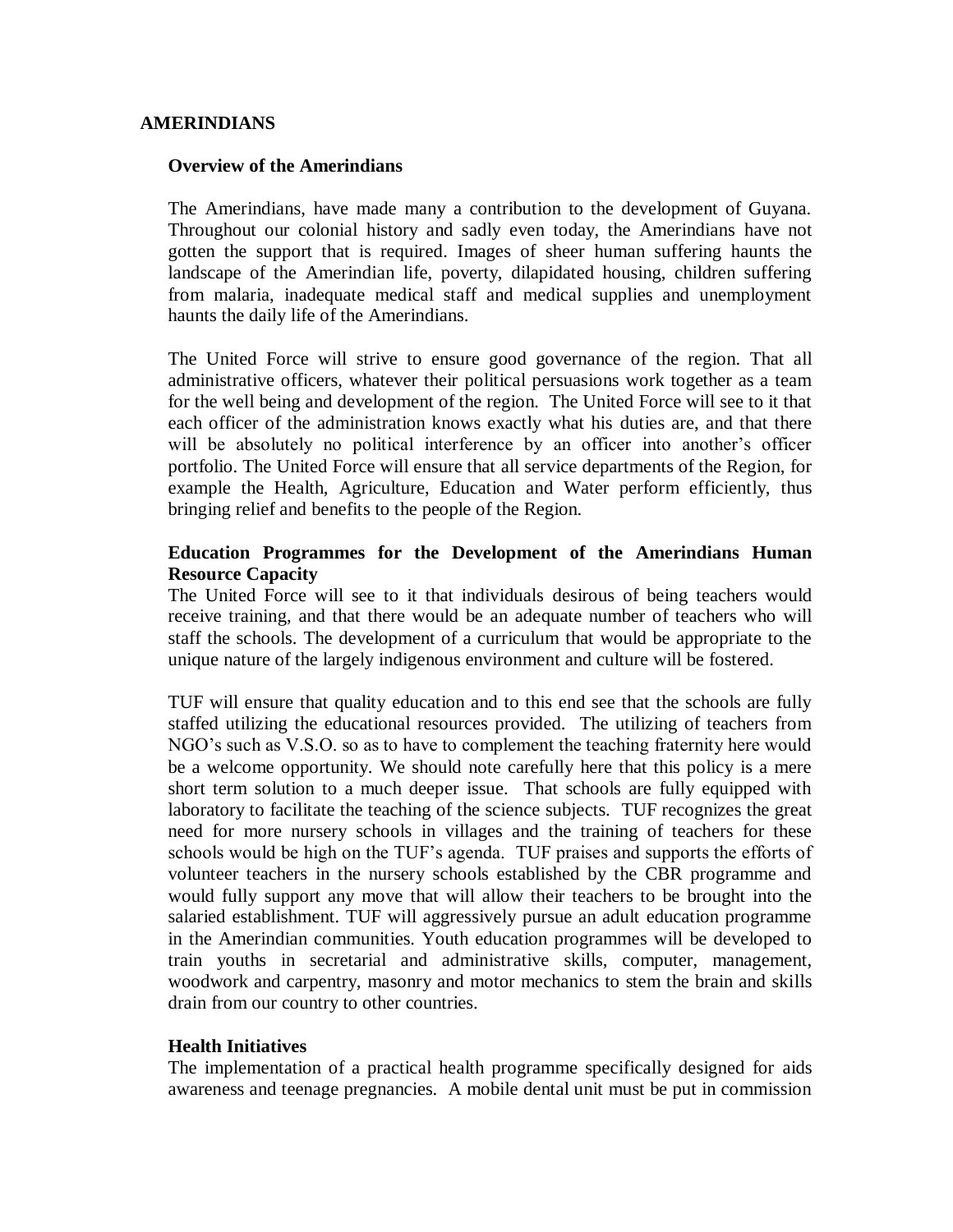to reduce the high level of dental decay in the schools and villages of the Regions. There exist the urgent need for a massive deworming programme of the population especially the children in the village of the villages of the Regions. The provision of human and financial resources for the health sector is urgently required. The United Force will as a matter of urgency will establish functional X-ray units as well as fully equipped medical laboratories, at both the Lethem and Aishalton hospitals. The services of a resident doctor at Aishalton hospital would be a necessity to be met.

The Development and Implementation of a Tourism Plan for the Amerindians would stimulate the development of an entrepreneurial spirit and a small manufacturers sector to develop and to financially benefit from eco-tourism and cultural tourism.

#### **Other Amerindian Development**

The United Force will, as a matter of policy, ensure that every Amerindian community and every Guyanese be entitled to the Mineral Rights on their land under the top soil. There will be no distribution of land in the interior unless demarcation of land is completed and boundaries for new and existing villages agreed on. There will be prior consultation with the Indigenous People before mining and forestry leases are granted for areas around any Reservation..

### THE COMMITMENTS

While the matter of settling land issues and the management of villages are very important there are several other important challenges for indigenous communities. These include:-

- 1. At least, double the stipends for Toshaos/Captains.
- 2. Each Toshaos/Captain would be entitled to a duty free 4X4 vehicle. TUF recognizes that these persons have a fulltime commitment when elected.
- 3. Each Village would have a satellite uplink internet facility, for education and communication.
- 4. Restore the Inland Transportation service. Transportation systems would be an investment in the communities to foster greater and affordable market access.
- 5. Agricultural development The Indigenous communities live off the land and a TUF government will commit to making the resources and skills available to make more efficient agricultural production and that of processed foods.
- 6. Financial Assistance and Marketing Expertise in the communities is what is required to develop the art, craft and souvenir industry for the tourism sectors.
- 7. A greater investment in the education of the indigenous people will also be an important part of our commitment to indigenous communities. This includes an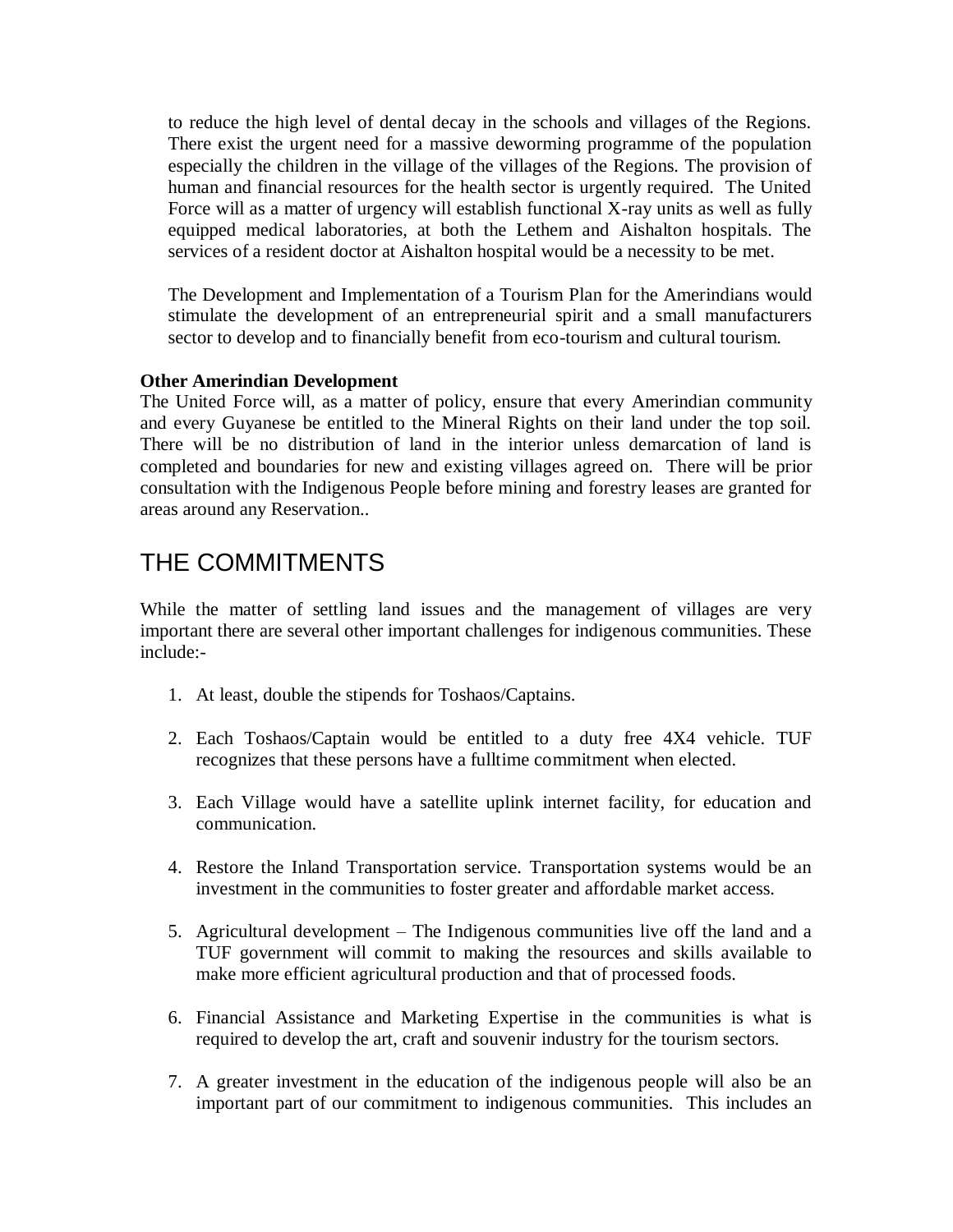increased allocation of teaching and student supplies. Greater emphasis will be place on increasing the number of trained teachers and enhancing the training of our existing teachers.

- 8. Health care and services will be modernized. We will establish a Flying Air Ambulance Service.
- 9. Create more Cultural and Sport opportunities by improving the necessary infrastructure.
- 10. Improved and maintain the roads, bridges and clean our waterways.
- 11. A reliable and dependable power supply system for Lethem and its environs would be established by power linkup with the Guri Dam in Bon Finn, Brazil.

#### **A BLUEPRINT FOR A BETTER GUYANA**

Guyana is like a sleeping giant and a great treasure chest with all the wealth locked inside. We must break it open. We must release the wealth for the people's use. We plan to do this. By roads thrust into new lands we plan to open up and release the wealth of our land. We plan to integrate our great land into one prosperous unit.

The basic purpose of our plan is to fulfil our ideals. To provide full employment. To enable all our people to earn enough to enjoy "a full life". We calculate that the effect of our plan will be to make possible both "full employment" and "a better standard of living".

Our Development Programme, like that of any progressive Government requires capital expenditure on various economic sectors. Economist usually distinguish between development in the "Public Sector" and the "Private Sector". The "Public Sector" means development works carried out by money supplied by Government. The "Private Sector" means development work carried out by money supplied by private investors. We have planned for development in both the public and private sectors.

Another distinction is usually made between capital spent on works which provide a basis for further economic development and works which relate directly to social welfare. Developments works are roads, drainage and irrigation, and other basic public works. Social welfare are schools, hospitals, community halls. The ability of any country to expand social welfare depends on the wealth which the nation generates. Thus the priority for capital expenditure in a sound development plan must be given to works which will create wealth and make expanded social welfare possible. The extensive capital expenditure on "social development" in our plan is possible because the effect of the capital expenditure on "economic development" will generate the wealth to keep up and increase social welfare.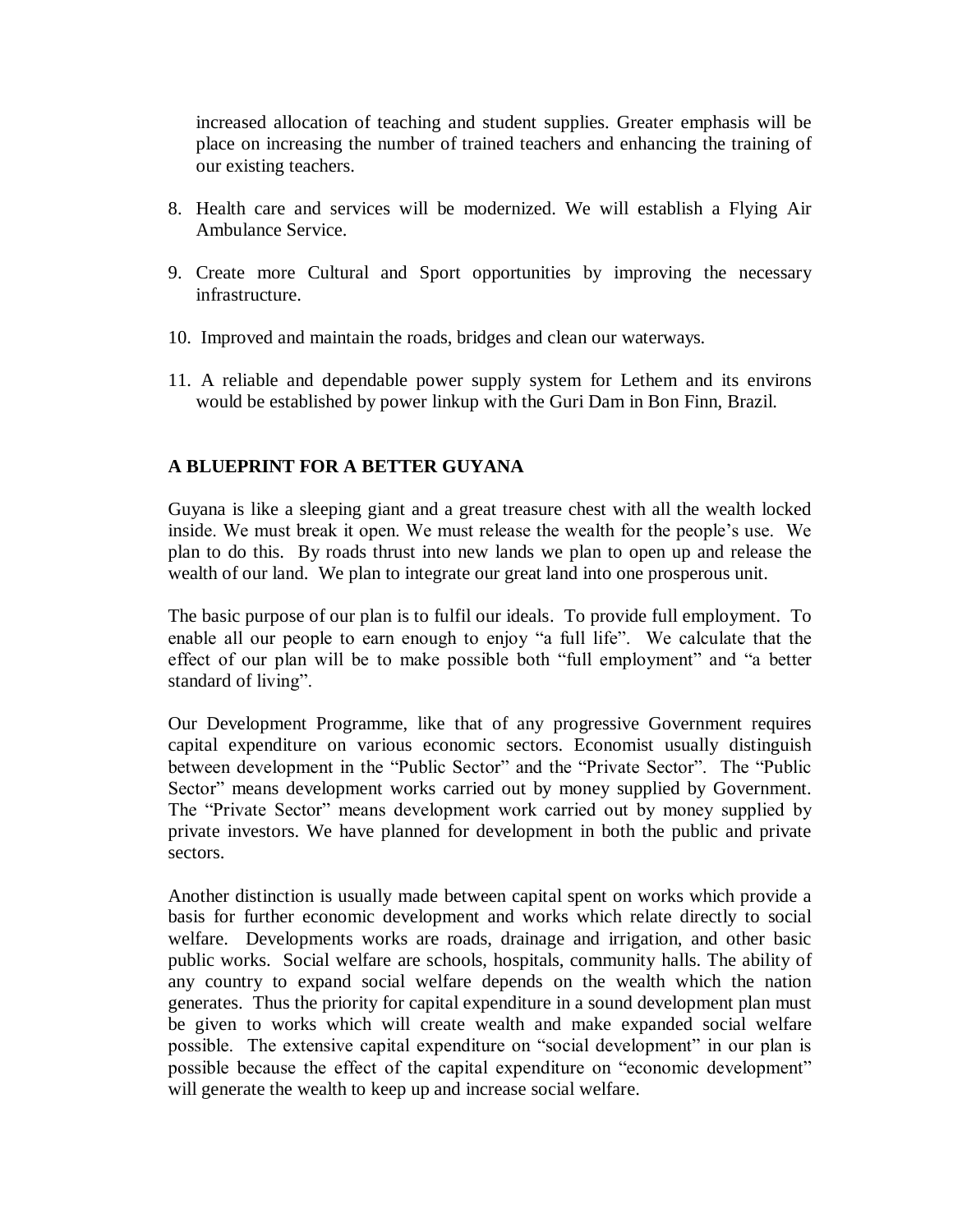For convenience in the presentation of our plan, we have divided expenditure into 4 sectors of development as follows: **a) "Magic Circle" Road Development Plan, b) Agriculture Development, c) General Economic Development and d) Social Development.**

#### **"Magic Circle" Road Development Plan (our plan since 1964).**

This is our plan to open Guyana with a network of new roads: We plan also to stimulate agricultural and industrial development by perfecting all existing roads.

- The first 'Magic Circle' planned is a 'Grand Circle' road, encircling the land within the following route: Georgetown, Timehri, Linden, Ituni, Kwakwanin, Orealla, Crabwood Creek, New Amsterdam, and Georgetown. The complete road circle would be about 370 miles.
- The second 'Magic Circle' is a road circle branching off from the first circle as follows: Ituni, Ebini, Mara. This splits the 'Grand Circle' into two smaller circles.
- The third 'Magic Circle' is a road circle from Vreed-en-Hoop, Parika, Uresima, Rockstone, Linden, Wales and back to Vreed-en-Hoop.
- The fourth 'Magic Circle' is a road encircling the land within the following route: Ituni, Kurupkari, Tumatumari, Bartica, Rockstone. The complete road circle would be about 500 miles.
- The fifth 'Magic Circle' is a road branching off from the fourth circle as follows: Kurupukari, Annai, Lethem, Orinduik, Potaro landing, Tumatumari. This complete road would be about 1,000 miles.
- The sixth 'Magic Circle' is a road encircling land within the following route: Supenaam, Towakaima, Matthews Ridge, Arakaka, Hosororo, Marawhana, Kwebana, Moruka, Charity, Supenaam. This complete road would be 2,000 miles.

Within these 'Magic Circle' more than 20 million acres of land will become available for use. More land will be available for cultivation and pastures than the total coast lands now in use. All the new lands will be accessible by road from Georgetown and other towns. The towns of New Amsterdam, Linden and Anna Regina will be greatly expanded. This plan opens up magnificent vistas for development. The cattle and diary industry would at last come into its own. Agriculture would become diversified with important development in bananas, citrus, tobacco and other crops. T he interior will at last yield its riches for the benefit of the Guyanese people.

#### **AGRICULTURE**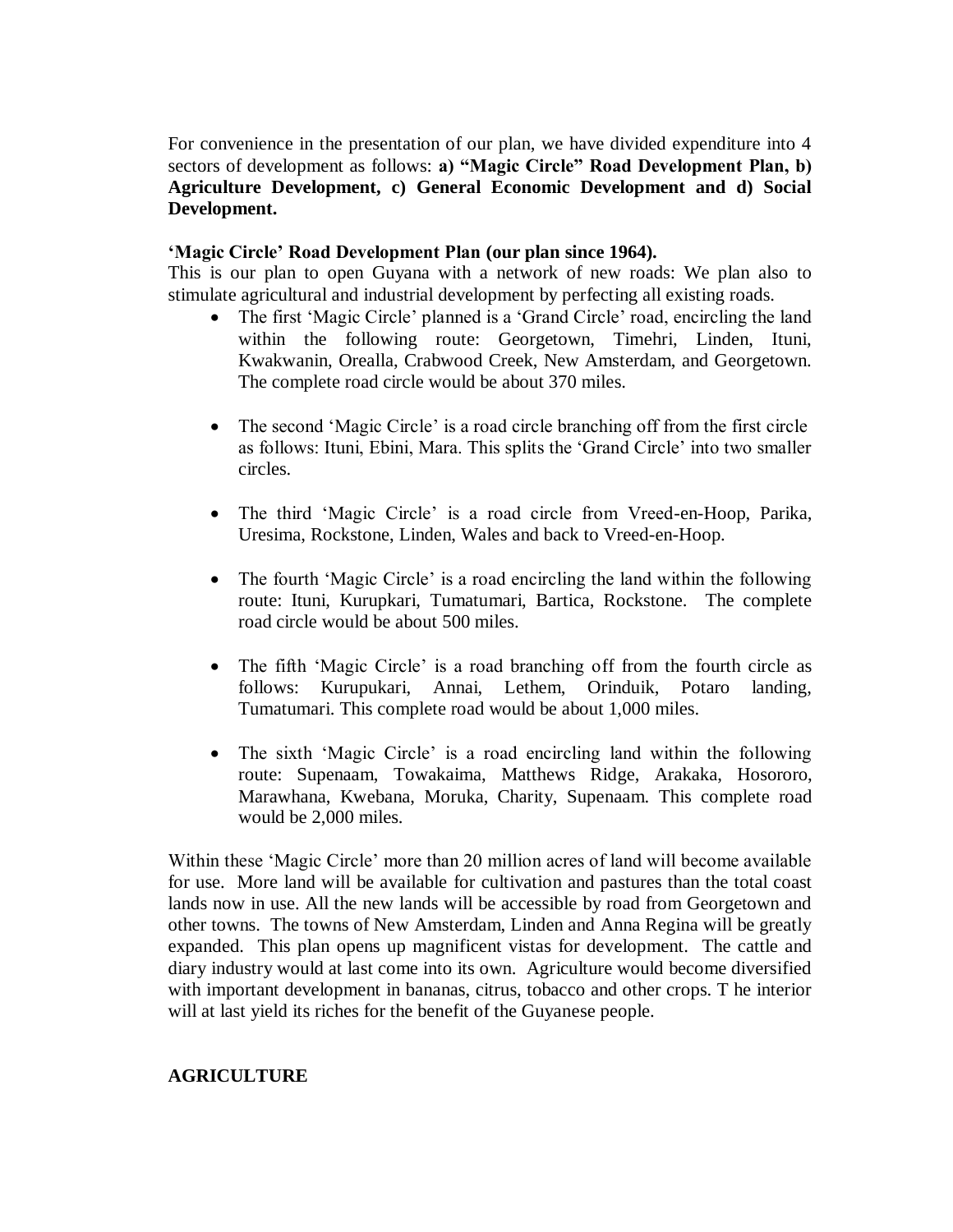#### **RICE**

This sector is a very complex yet profitable one. The future is endowed with great promises for a very successful industry. The plight of the farmers and millers must be addressed as a matter of priority. Concrete solution must be arrived at which must be supported by the State. The entire industry must be studied from the beginning and all steps to enhance production must be implemented.

The farmer must concentrate on the preparation of the land, sowing and tending of his crops, reaping of his paddy and transporting to the mills. The miller must concentrate on cleaning of the paddy, drying, milling and selling the cargo of rice. The banking institution must be very supportive to the entire process and must be willing and able to bridge the financing required for the industry. Facilities must be made available to the millers at very competitive rates for the industry to make a giant leap.

The United Force will address this problem in the following way:

- 1. A Rice Development Fund (RDF) will be set up with the initial capital of G\$3 billion.
- 2. Access to the fund will be open to all farmers and millers
- 3. Farmers will be guaranteed payment for his paddy within two weeks of delivery to the mills
- 4. Millers will be permitted to draw from this fund for capital works.

In addition, The United force Government will do the following:

- 1. Ensure the remaining 340,000 acres of land at the MMA is developed and given to the farmers.
- 2. Continue to work on a variety that is blast resistant, less fertilizer use, less pesticide and high yield both for the farmer and better recovery for the miller.
- 3. Make available to every farming family a minimum of 50 acres of land for cultivation. Title of the land will be given to the farmer.
- 4. Encourage the cultivation of not less than 1 million acres of land under rice.
- 5. Encourage backward and forward linkages in the rice sector. Secondary processing industry will be given a high priority.
- 6. Technology units will be set up to create new products using rice and rice by-products. Teams will be sent to countries that have advanced in the field e.g. Brazil, India, USA and Thailand.
- 7. A Committee comprising of Farmers, Millers, Private Sector, and Government will formulate a plan to protect farmers from crop losses.
- 8. There will be vigorous promotion of Export in this Sector. The team will include Millers/Private Sector/Government.
- 9. Input costs will be reviewed so that the cost of production will be drastically reduced.
- 10. Experimental units will be fully equipped on a continuous basis.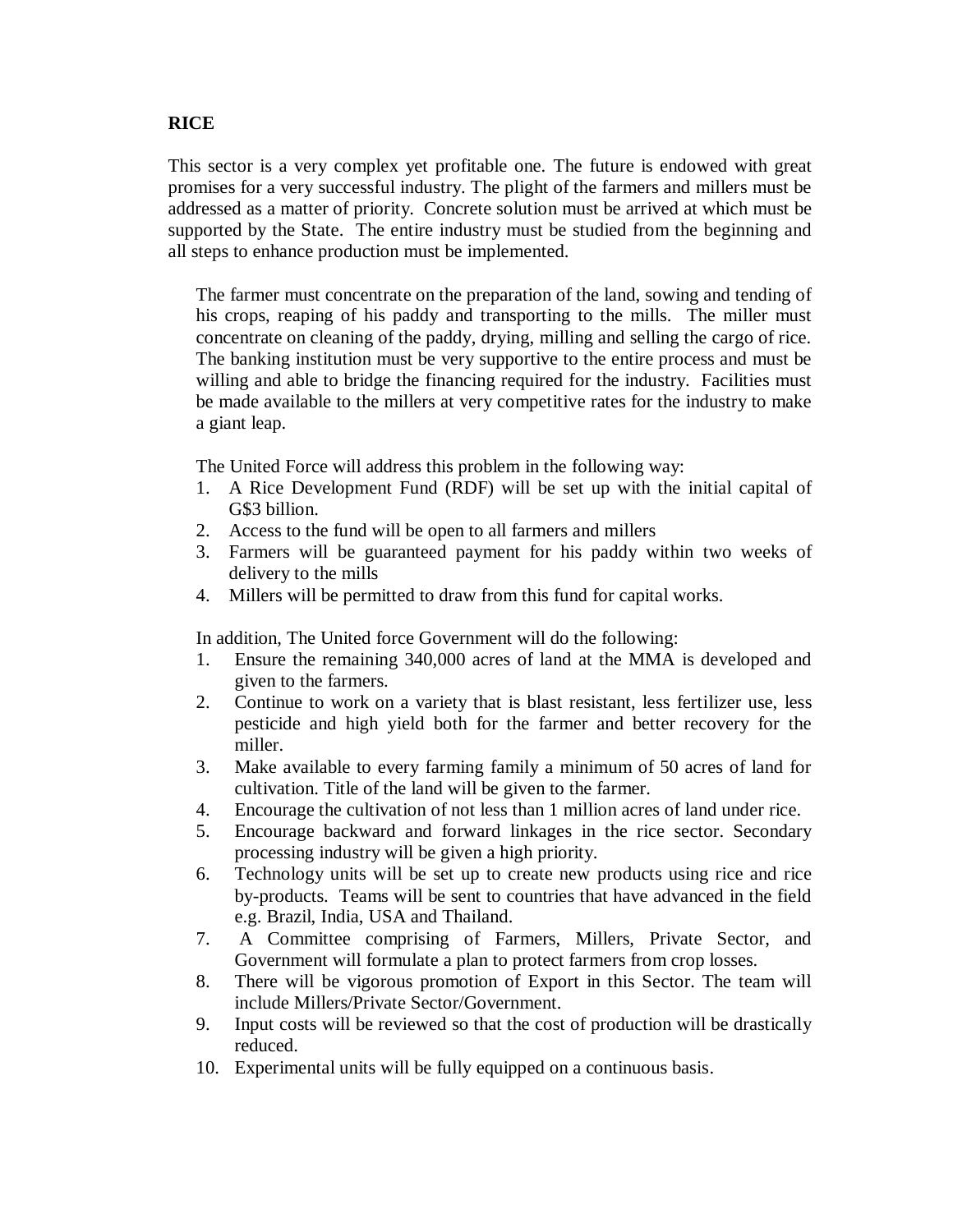- 11. There will be a proper land use policy. All areas earmarked for cultivation will be properly demarcated and what crops will be grown.
- 12. For big industrialist, land will be allocated for infrastructure work according to Government plans. These lands will then be made available to farmers if necessary.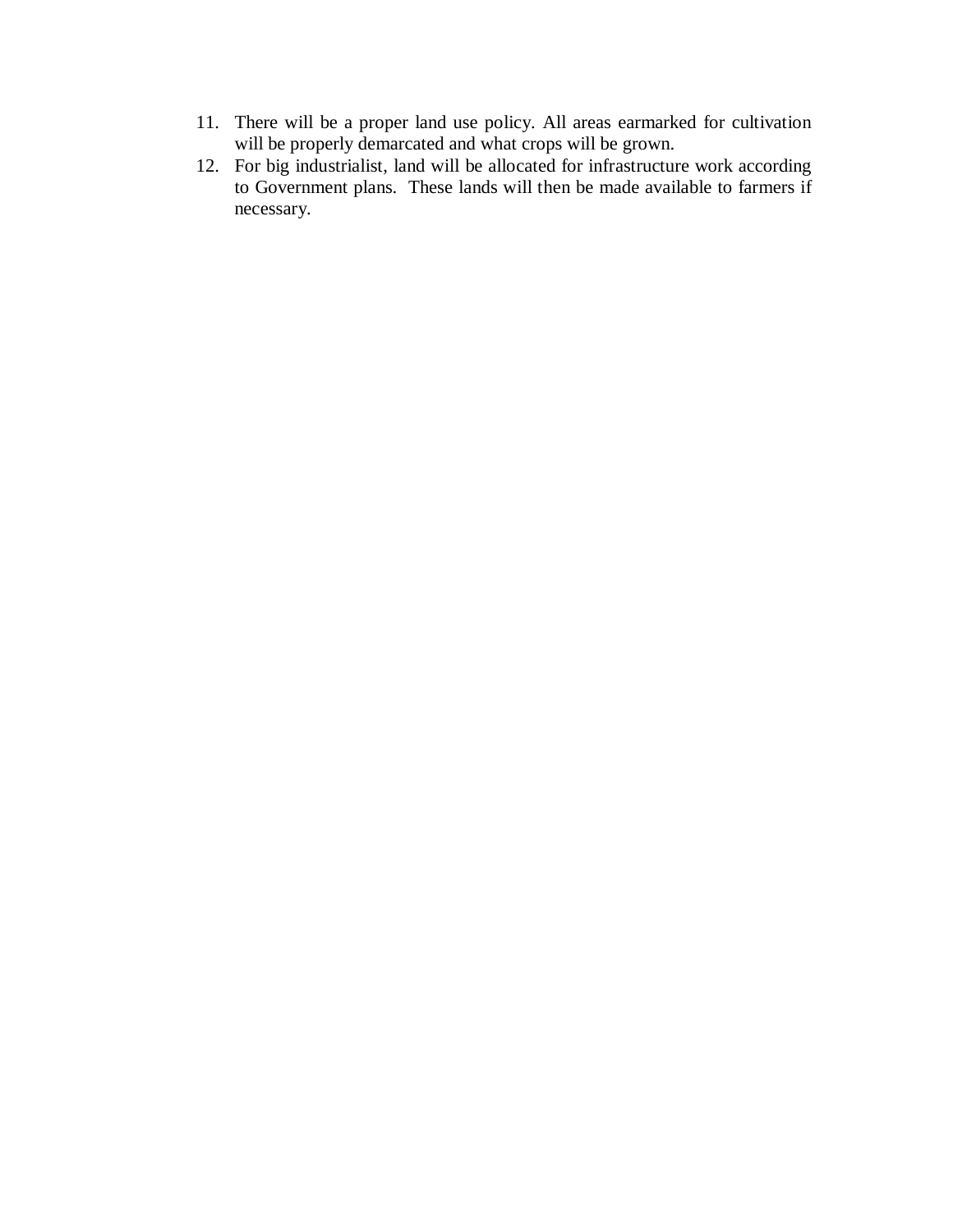#### **GENERAL ECONOMIC DEVELOPMENT**

Having provided for our people's basic needs for agricultural development, we must provide the foundation for general economic development. The works outlined below along with those already mentioned are necessary to establish a country in which new industries will develop and thrive.

Scientific surveys – To provide for:

- o An intensive programme for scientific surveys to complete and extend existing surveys in the interior, so as to locate and analyze in the shortest possible time the total mineral and soil wealth of the land.
- o Survey and accelerate plans for the hydroelectric power.
- o A programme for training Guyanese surveyors.

Industry – To provide for:

- o The Preparation of fully serviced industrial sites.
- o A technical advisory service to assist persons in developing industry, especially small local businesspeople.
- o Advertising at home and abroad, the industrial potential of Guyana and the facilities available.
- o New equipment for Government Corporations.
- o Better facilities for tourists to visit the interior

Ports – To provide for:

- o A first-class modern sea port in Georgetown.
- o A New Amsterdam Port Authority will build, own and operate a modern port.
- o A first-class modern sea port in Essequibo.
- o Dredging of harbour approaches in Georgetown, New Amsterdam, Essequibo.
- o Improve ferry services.
- o Improve river services
- o Upgrade and expand to modern international standards airports at Timehri, Lethem and Ogle.
- o New airport terminals at the airports.
- o New interior landing fields and improving existing ones.

Public Buildings

- o It is proposed to construct new public buildings to provide efficient and centralized Government offices.
- o Many of the existing Government buildings spread out around the City could be sold and the proceeds set off against the cost of new centralized offices.

Local Government – To provide for:

o Financial assistance for improvement works to be undertaken by all Municipal Councils and Local Authorities.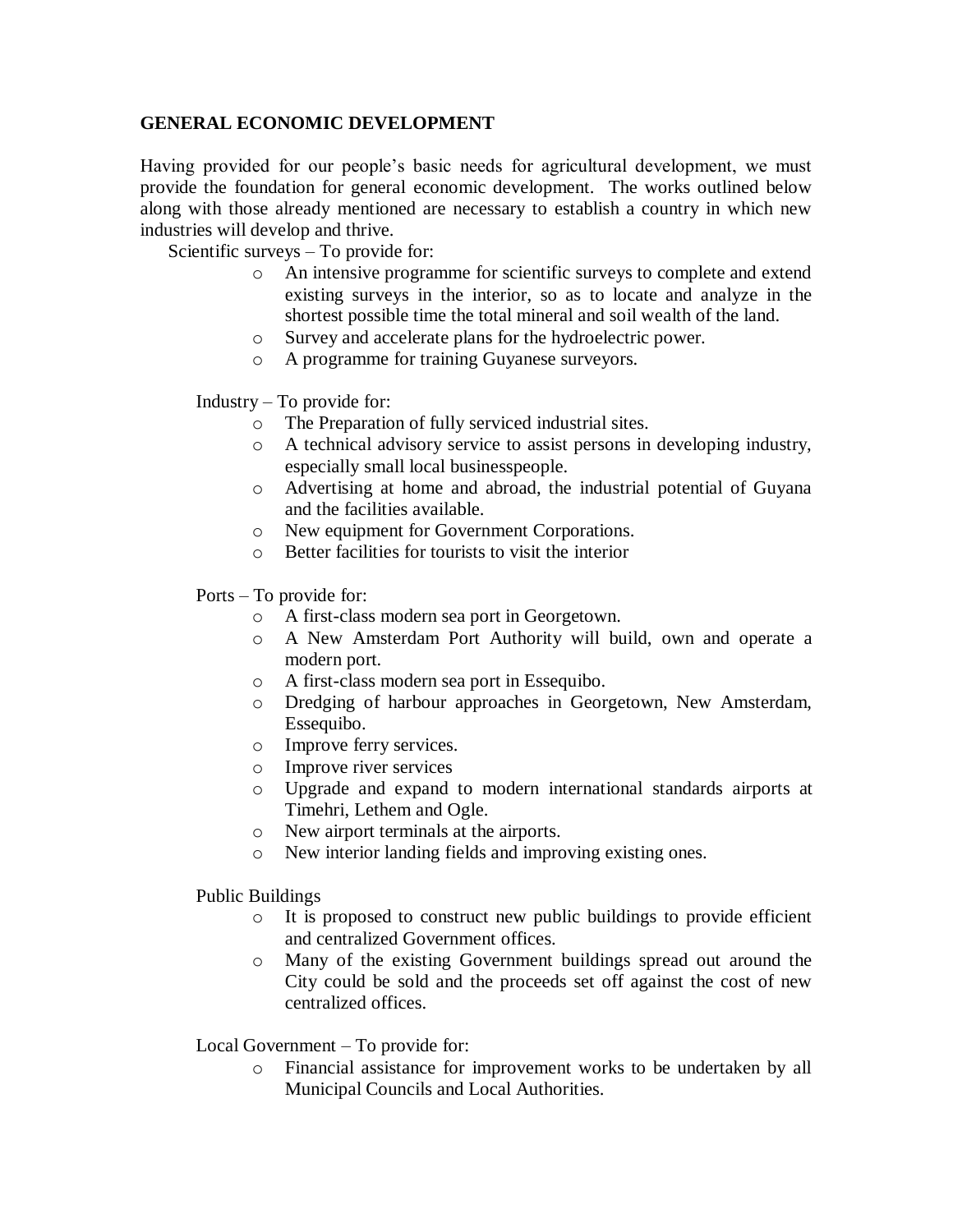o A road machine pool for Local Authorities.

Public Works – To provide for:

o Sea and River defences.

#### **A PROGRAMME FOR THE URBAN/RURAL DISTRICT**

#### **A Georgetown Renewal Plan**

As proud citizens of Guyana we deserve a Capital that captures our glorious historical past and is first world in design and contemporary in its outlook. Our Georgetown Renewal Program will modernize our Garden City.

The Georgetown Renewal Program will be a Private-Public Partnership arrangement that will complement the work of the City Council. Our goal is to make Georgetown a safe, well-manicured and beautiful city.

Of immediate priority will be:

- 1. Grading of parapets. Persons or companies responsible for leaving builders waste or building materials on the parapets will be fined.
- 2. Cleaning of drains and alleyways will be properly cleaned. A Maintenance Program will be implemented. These cleaning works will be outsourced.
- 3. A Road Maintenance Repairs for all Main Roads
- 4. Develop and Implement a Traffic Management Program for Georgetown such as establishing order and law at bus parks
- 5. Improve the City Constabulary to ensure that it becomes an efficient and effective policing and crime fighting agency.
- 6. Change the relevant laws to ensure that we have an Executive Mayor.
- 7. Hold persons responsible for the cleaning of their parapets and drains in front of their yards. Develop a Georgetown Clean-Up Campaign.
- 8. Establish a Georgetown Heritage Trail. Tax incentives to persons and companies who will keep and maintain their historic buildings on the Heritage Trail. We will encourage the construction of historical architecture that will transform the skyline of Georgetown.
- 9. Review the rates and taxes system based on area criterion rather than a value system. This will encourage the development of the real estate market in Georgetown.
- 10. Establish a new management protocol for the municipal burial ground.

The creation of a programme for the bottom 20-25% of the population in the urban and rural districts. A dual approach would be adopted: A Sociological and Economic Perspective.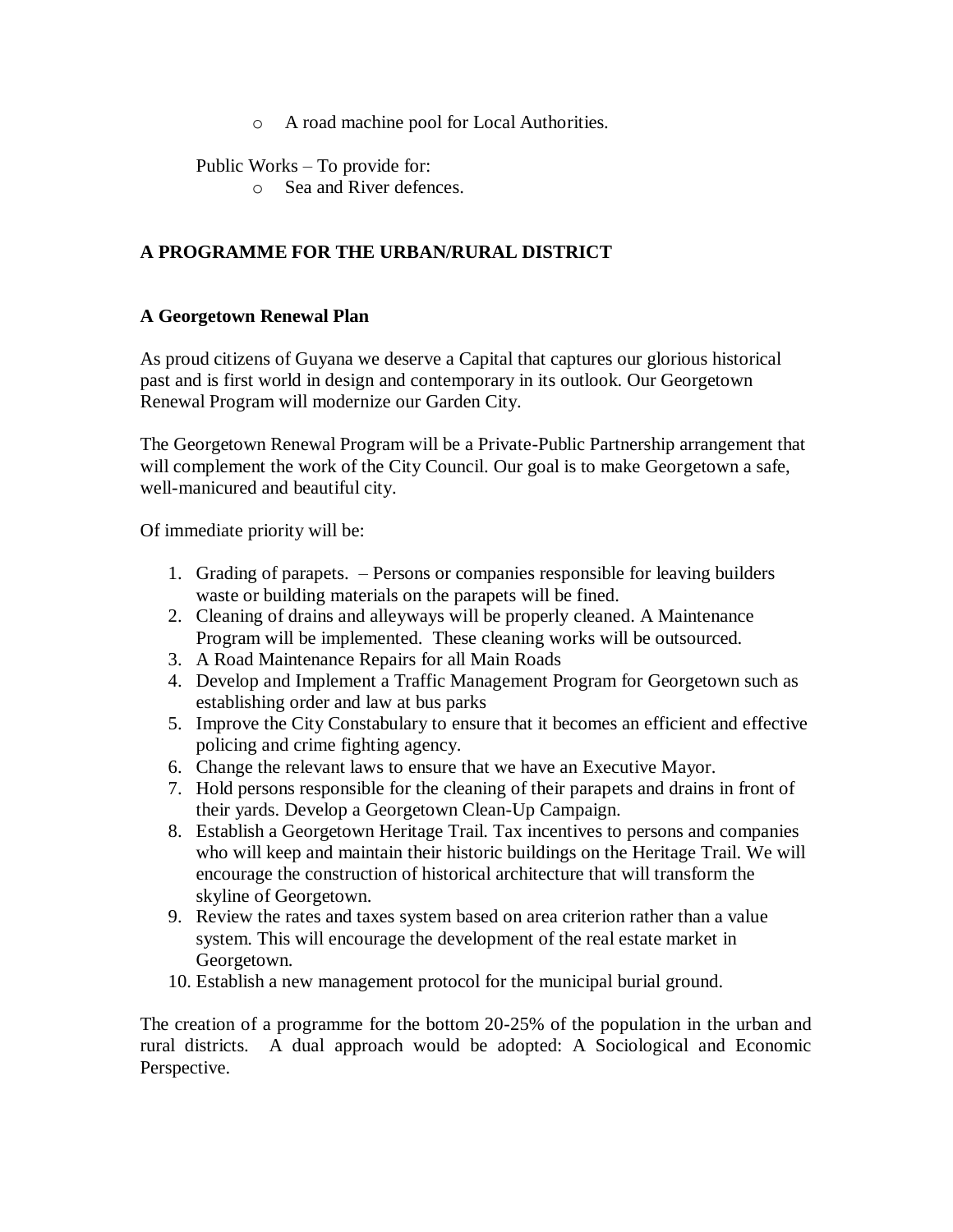#### **Sociological Perspective:**

- a) Identifying and defining the sub-culture of poverty.
- b) Deal with the possible negative effects of further polarization of the society along the lines of class and ethnicity.

#### **Economic Perspective**

The creation of an economic programme of self-help for the bottom 20-25% of the population, through joint venture partnership of the state, the private sector, non-governmental organization and the local community.

#### **A Grass-root Work Fare Programs**

For this strategy to be effective, there must be an institution offering educational opportunities to the youths, both in terms of technical and vocational training and academic training as well. Persons will be trained in food preparation, fashion design, pottery, wood carving, computer applications, and electrical installation. Other skills that could be gained include shirt and pants production, small and large appliance repair, screen printing, household furnishing, child care services, bread, cakes and pastries, care for the elderly, radio servicing and repairs, textile design and printing.

The challenge would be to design a grassroot employment programme with the following objectives in mind:

- provide some relief from unemployment;
- cover the entire country;
- give evidence that our government does indeed care for the small man;
- ensure in the programme that the people will really work for the pay they receive;
- improve the work ethic in this type of mass employment programme;
- ensure that there be a real sense of community participation.

#### **LEISURE**

All children, irrespective of their physical condition need to play and to have leisure. Parents must encourage them to play, teach them games and provide toys. It is the responsibility of the State to see that facilities for the use of leisure are provided for all its citizens. The United Force government will provide public parks, playing fields, sports arenas, swimming pools, theatres, libraries, museums and other places of recreation and culture, so that all can enjoy leisure and participate in the cultural life of the community.

#### **Science and Information Communication Technology**

As a developing country with untapped resources, Guyana has to ensure that every investment made in developing Science and Information Communication Technology (S&ICT) builds human capital and generates acceptable returns on the international markets. The allocation of our scarce resources should therefore lead the transformation of our country's development into a knowledge-driven economy.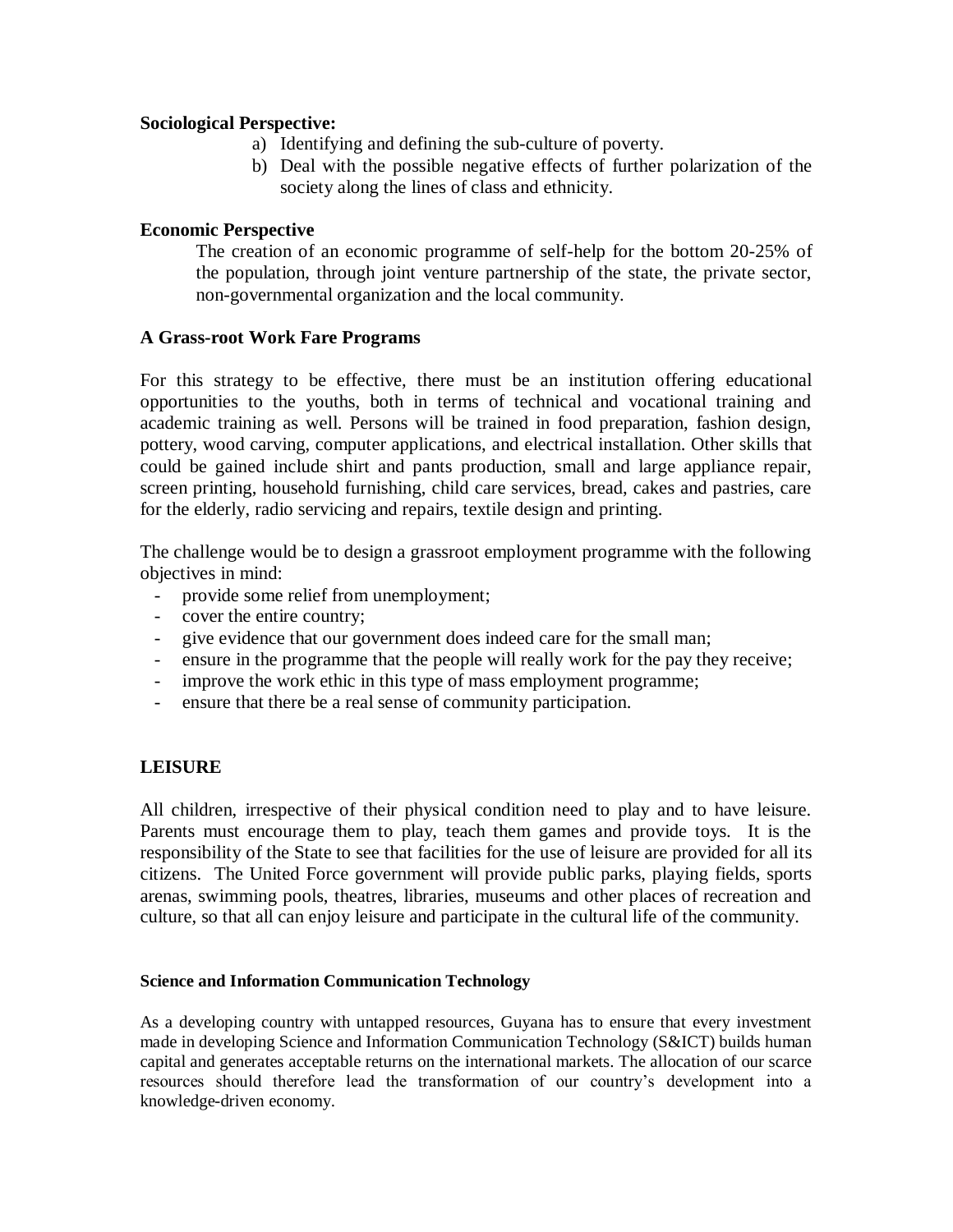The United Force is committed to transforming Guyana into one of the leading Knowledge Economies (K-Economy) in South America. We envision a more integrated, diversified and dynamic economy shaped by science and information technologies, in order to exploit global market opportunities and the Internet. We must educate our workforce to utilize generational technologies to organise all our workplaces.

In this regard, TUF's Science and Information Communication Technology Policy provides a framework to attract investment, enhance productivity and sustain growth. We will strengthen strategic alliances among the Government agencies, private sector industries, external universities and internationally recognized research institutions. Our Policy addresses nine strategic thrusts:

- 1. In collaboration with international institutions we will strengthen national research and technological capacity and capability;
- 2. Promoting commercialisation of research outputs;
- 3. Facilitate e-commerce development;
- 4. Developing human resource capacity and capability;
- 5. Promoting a culture for science, innovation and techno-entrepreneurship;
- 6. Strengthening institutional framework and management for S&ICT and monitoring of S&ICT policy implementation;
- 7. Ensuring widespread diffusion and application of technology, leading to enhance market-driven R&D to adapt and improve technologies; and
- 8. Building competence for specialisation in key emerging technologies
- 9. Initiate and establish a working relationship with international partners to develop research and development in the medical and pharmaceutical industries.

#### **International Relations**

The United Force reaffirms its commitment to invest in our international role, commensurate with our condition as a small developing state in a globalised environment. In this regard, we will place primary emphasis on diplomatic efforts to create and exploit new opportunities in trade and business relations through bilateral and multilateral initiatives, while maintaining and strengthening, wherever possible, traditionally beneficial relationships. This new diplomacy aims at empowering our people thereby enabling them to build the society they desire; safe, prosperous and proud of our heritage and role in the world. The United Force is confident that it has devised a methodology which will enable our country to benefit from increased interaction in the international community.

The conduct of our Foreign Affairs has far reaching implications in terms of its relevance to vital sectors of our economy. As such, maintaining an appropriate stance with regard to our involvement in International Relations can only serve our nation well in the long term. The major facets of our economy which are directly related to our dealings with the global community are as follows:

- Energy
- Agriculture
- National Security
- Trade
- Economic Co-operation
- Training and Education
- Culture and Tourism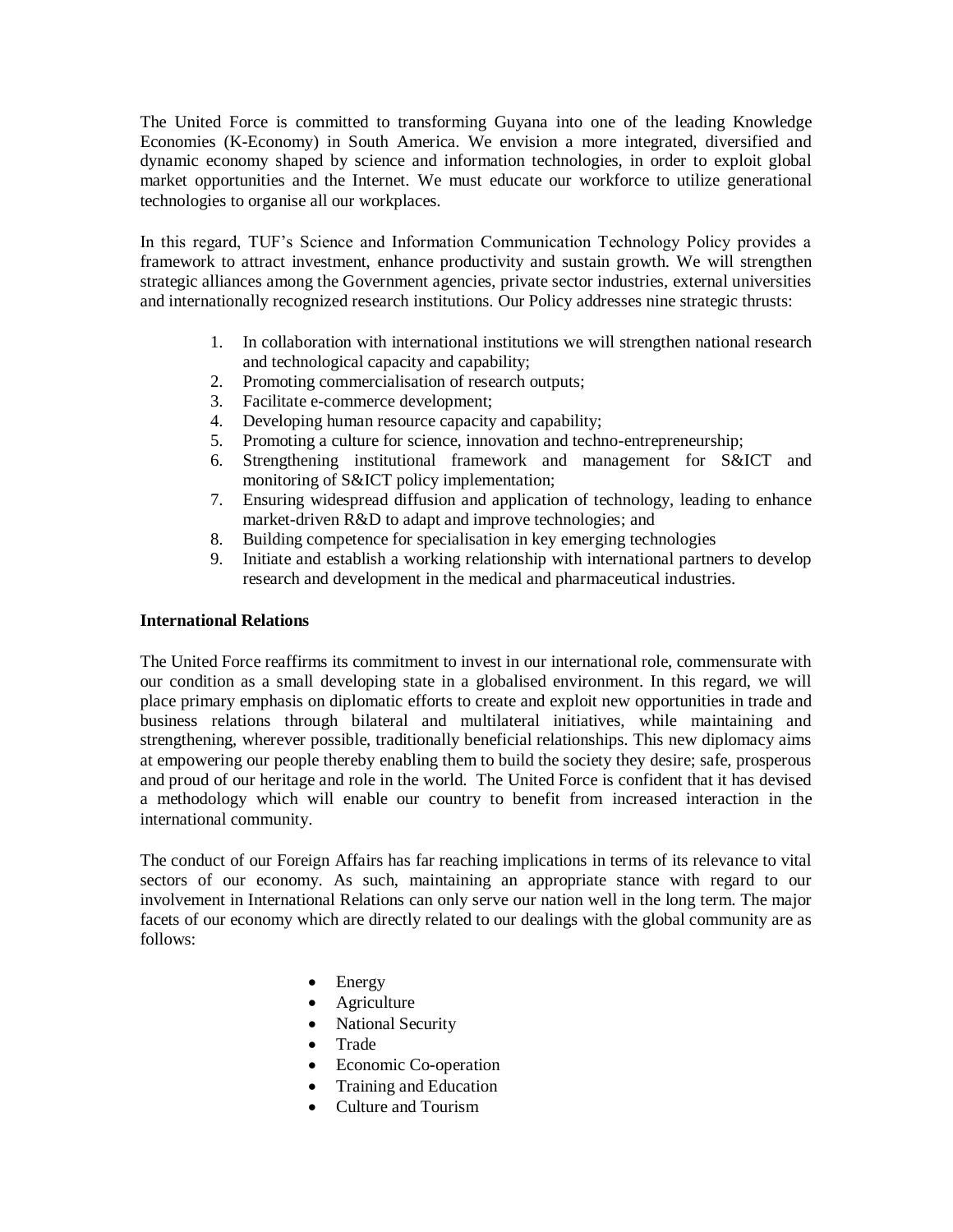• Technology Transfer

The central facet of our external relations will be to deepen the regional integration process with particular reference to the CARICOM, South and North Americas, and our friends of long historic standings.

This will provide the springboard from which we could insert ourselves into other hemispheric and global integration, especially with respect to economic and trade relations. We will pursue a broad-based political cooperation and linkages policy, geared towards increasing the economic and social benefits to be derived there-from.

Our approach will be flexible, yet purposeful, with the protection and advancement of the interests of the people of this country always being paramount.

In the implementation of its policy of strengthening and transforming our International Relations, the United Force will:

- Place economic and trade relations at the top of our diplomatic priorities and reorient its missions accordingly
- Revitalize Caribbean linkages to maximize the benefits of regional cooperation through membership and participation in CARICOM, including the C.S.M.E. and the C.C.J., O.A.S., F.T.A.A., and the A.C.S., MERCUSOR, as well as international linkages with organizations like the W.T.O., U.N., and I.L.O.
- Apply an integrated approach to Foreign Affairs with the participation of relevant Ministries and interest groups in order to anticipate and respond to current and future international challenges facing our nation. Improve the effectiveness and agility of our diplomatic presence abroad for building stronger international economic relationships
- Emphasize links between domestic and international dimensions of security, development, economic growth and protection of the environment.

#### **DIASPORA MINISTRY**

We will establish a Ministry of the Diaspora to mobilise the human resource capital and investment capital that is a fundamental pre-requisite for the development of Guyana. This Ministry will be responsible to facilitate contact with the population of our people, who live overseas. TUF sees them as our El Dorado and will treat them as such.

- o The privatization of state corporations such as Guyana Power and Light, Guyoil, Guyana National Shipping Company, Guysuco and NCN. The United Force believes that this process has the potential to raise investment capital from its citizens who live at home and in the disapora.
- o The United Force has the distinction of being one of the leading pioneers that utilised indigenous capital for national development. We only have to recall the example of Peter D' Aguiar's success story of Banks DIH. This is indeed a prime example of how a People's Capitalism Program can serve as a main trust for an